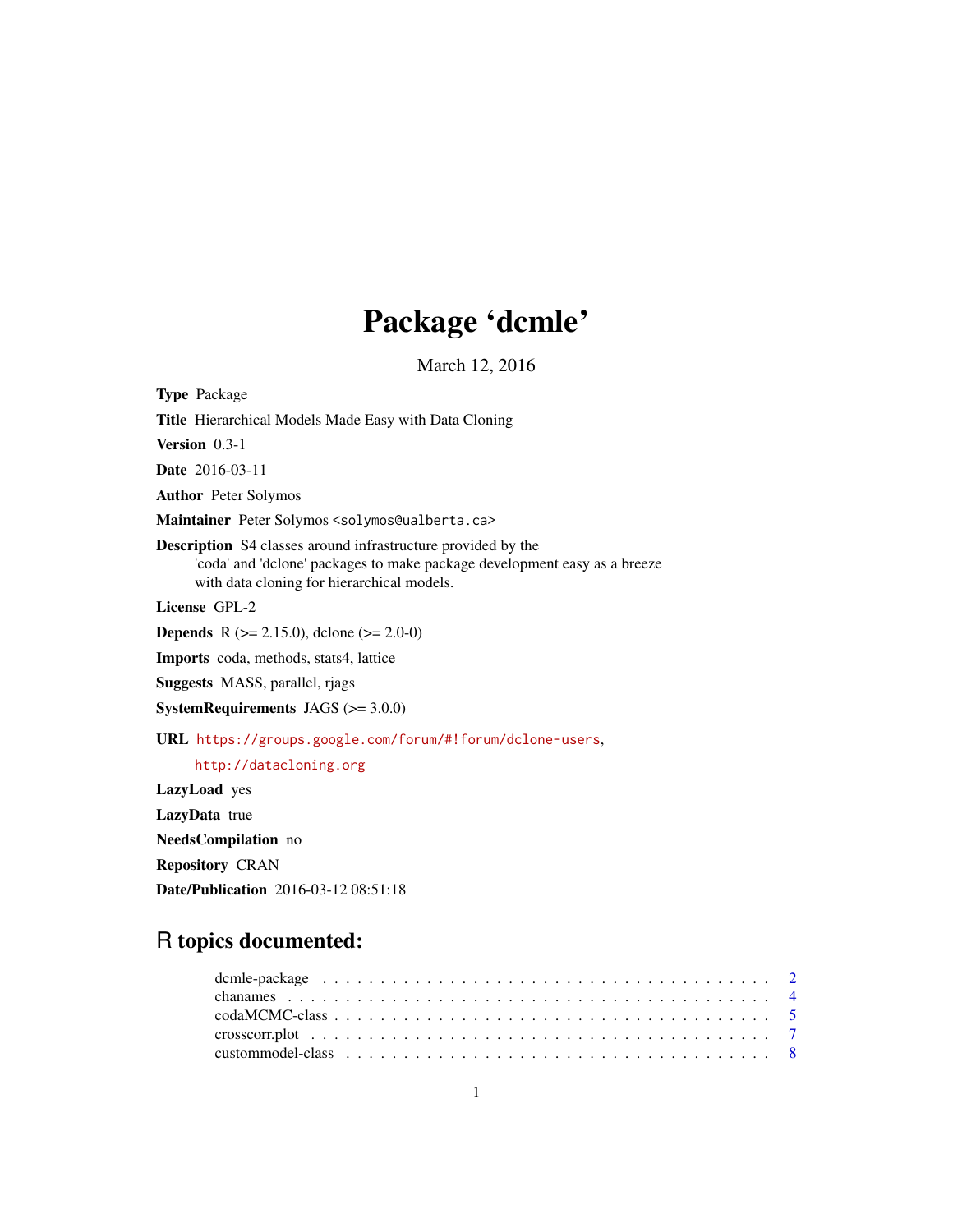<span id="page-1-0"></span>

|       |       | $\overline{9}$ |
|-------|-------|----------------|
|       |       |                |
|       |       |                |
|       |       |                |
|       |       |                |
|       |       |                |
|       | dcmle |                |
|       |       |                |
|       |       |                |
|       |       |                |
|       |       |                |
|       |       | <sup>20</sup>  |
|       |       |                |
|       |       |                |
|       |       |                |
|       |       |                |
|       |       |                |
|       |       |                |
|       |       |                |
|       |       |                |
|       |       |                |
|       |       |                |
|       |       |                |
| Index |       | 30             |

<span id="page-1-1"></span>dcmle-package *Hierarchical Models Made Easy with Data Cloning*

#### Description

S4 classes around infrastructure provided by the dclone package to make package development with data cloning for hierarchical models easy as a breeze.

# Details

The package defines S4 object classes for plain BUGS models (["gsFit"](#page-20-1), after BU\*GS\*/JA\*GS\*), and BUGS models made ready for data cloning (["dcFit"](#page-11-1)). It also defines virtual classes for S3 object classes defined in the dclone and coda packages.

The S4 class ["dcmle"](#page-15-1) is a fitted model object containing MCMC results as returned by the [dcmle](#page-13-1) function. These object classes are easily extensible to allow inclusion into functions fitting specific models to the data (see Examples).

#### Author(s)

Peter Solymos

Maintainer: Peter Solymos <solymos@ualberta.ca>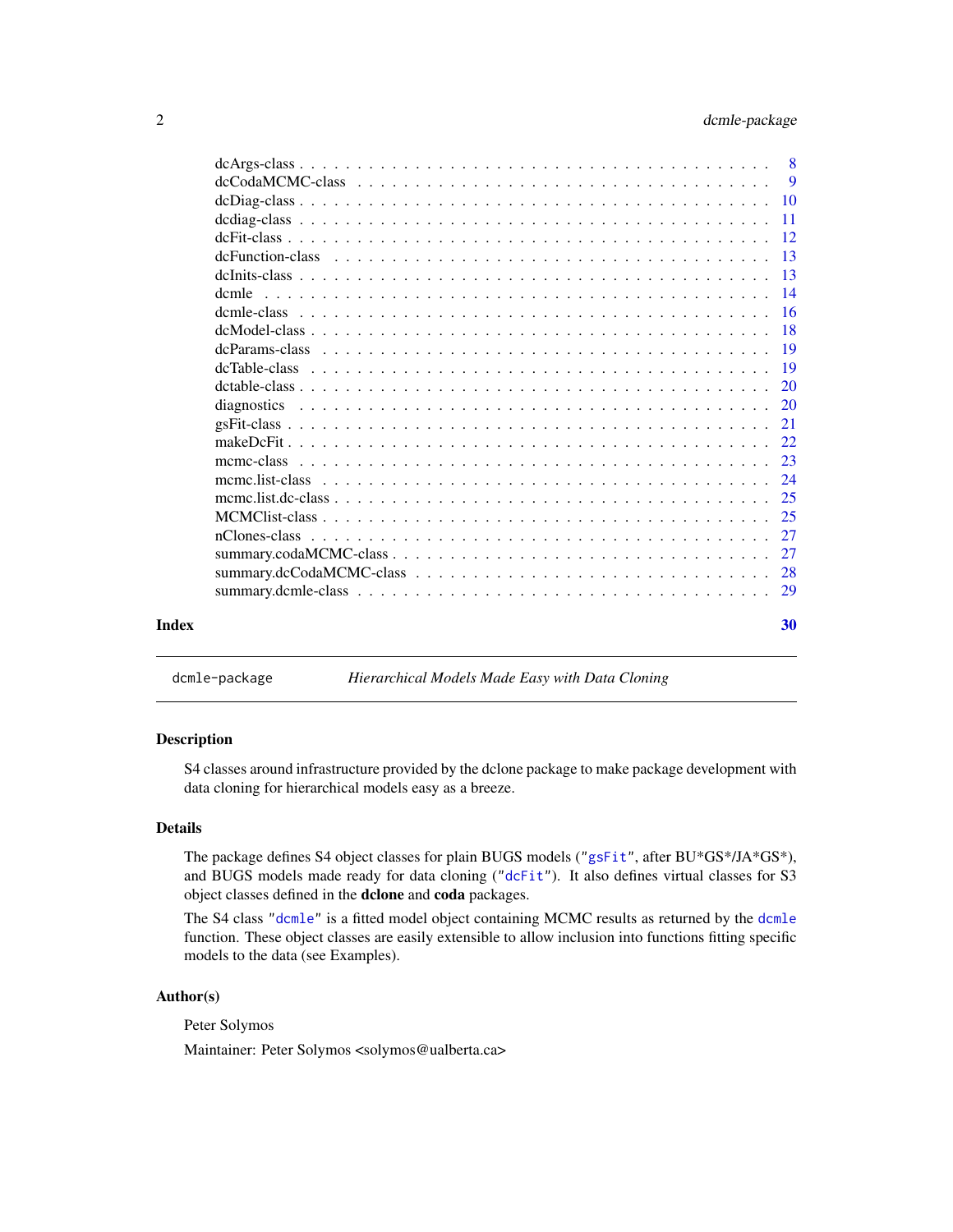# <span id="page-2-0"></span>dcmle-package 3

# References

Forum: <https://groups.google.com/forum/#!forum/dclone-users> Issues: <https://github.com/datacloning/dcmle/issues> Data cloning website: <http://datacloning.org>

#### See Also

Fitting wrapper function: [dcmle](#page-13-1) Object classes: ["dcmle"](#page-15-1), ["codaMCMC"](#page-4-1), ["dcCodaMCMC"](#page-8-1) Creator functions [makeGsFit](#page-21-1) and [makeDcFit](#page-21-2)

# Examples

```
## Data and model taken from Ponciano et al. 2009
## Ecology 90, 356-362.
## Function to create template object for the Beverton-Holt model
## R CMD check will not choke on character representation of model
## the convenient makeDcFit creator function is used here
bevholtFit <-
function(y) \{makeDcFit(
  data = list(ncl=1, n=length(y), Y=dcdim(data.matrix(y))),
  model = structure(
    c("model {",
      " for (k \text{ in } 1:\text{ncl}) \binom{n}{k},
           for(i in 2:(n+1)) \{ ",
       " Y[(i-1), k] \sim \text{dpois}(\exp(X[i, k]))",
              X[i, k] \sim dnorm(mu[i, k], 1 / sigma^2)",
       \sum_{n=1}^{m} mu[i,k] <- X[(i-1),k]+log(lambda)-log(1+beta*exp(X[(i-1),k]))",
       \begin{array}{ccc} n & & \\ n & & \sqrt{14} \\ n & & \sqrt{14} \end{array}X[1, k] \sim dnorm(mu0, 1 / sigma^2)",
      " }",
      " beta \sim dlnorm(-1, 1)",
      " sigma \sim dlnorm(0, 1)",
       " \text{tmp} \sim \text{dnorm}(\emptyset, 1)",
       " lambda \leq tmp + 1",
      " mu0 <- \log(2) + \log(\text{lambda}) - \log(1 + \text{beta} \times 2)",
      "}"),
      class = "custommodel"),
  multiply = "ncl",
  unchanged = "n",
  params <- c("lambda","beta","sigma"))
}
## S4 class 'bevholtMle' extends the 'dcmle' class
## it can have additional slots
setClass("bevholtMle",
    representation(y="numeric", title="character"),
    contains = "dcmle")
## Function to fit the Beverton-Holt model to data
```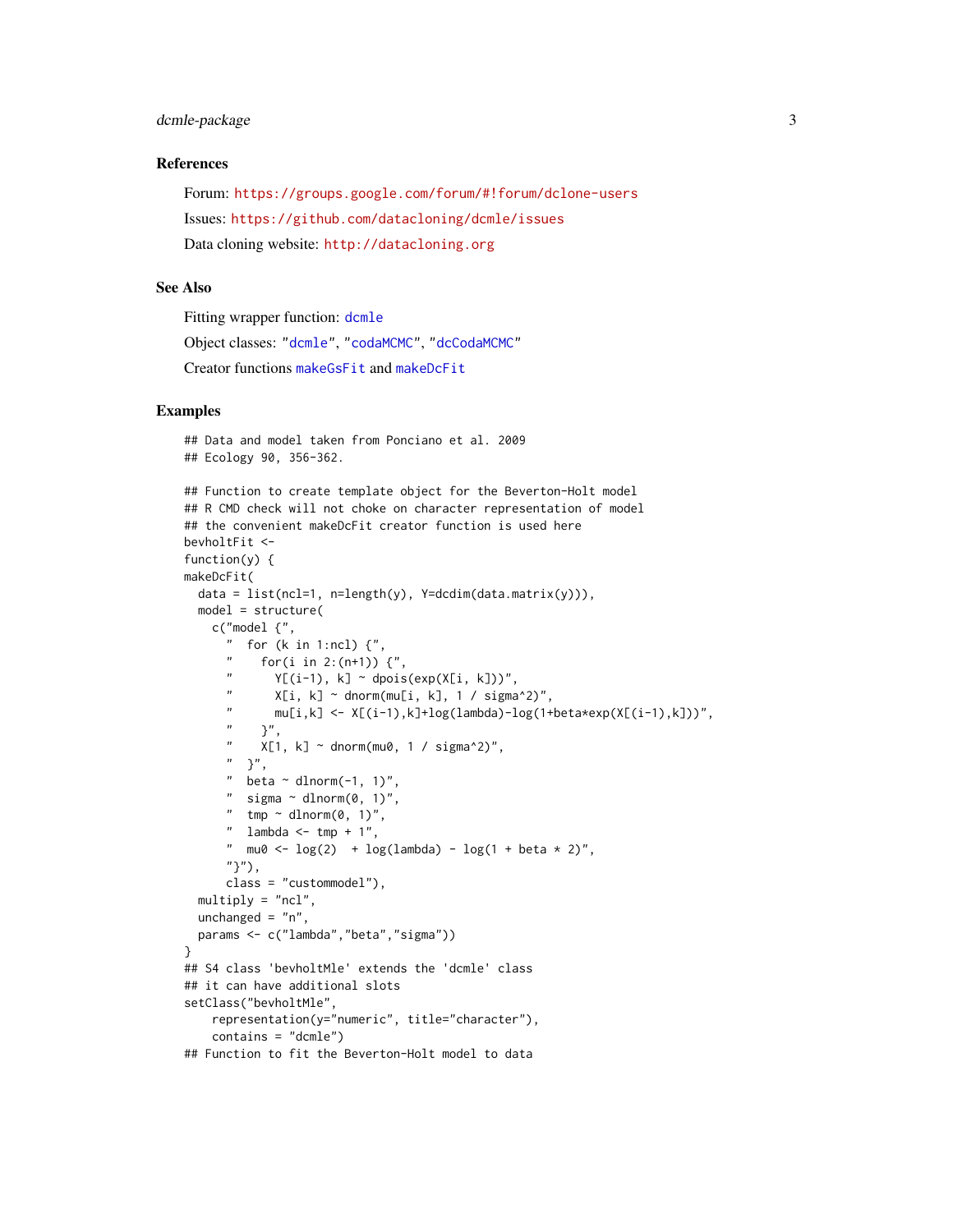```
bevholt <- function(y, n.clones, ...) {
   new("bevholtMle",
       dcmle(bevholtFit(y), n.clones=n.clones, ...),
        y = y,
        title = "Beverton-Holt Model")
}
## Show method with appropriate heading
setMethod("show", "bevholtMle", function(object)
    show(summary(as(object, "dcmle"), object@title)))
paurelia <- c(17,29,39,63,185,258,267,392,510,
    570,650,560,575,650,550,480,520,500)
## Not run:
(m <- bevholt(paurelia, n.clones=2, n.iter=1000))
vcov(m)
m@y
## End(Not run)
```
chanames *coda package related generic functions*

#### <span id="page-3-2"></span>Description

coda package related generic functions.

# Usage

chanames $(x, \ldots)$ varnames(x, ...)

#### Arguments

| x | MCMC object.     |
|---|------------------|
| . | Other arguments. |

#### Value

See corresponding help pages.

# Author(s)

Peter Solymos

#### See Also

[chanames](#page-3-1) [varnames](#page-3-2)

<span id="page-3-0"></span>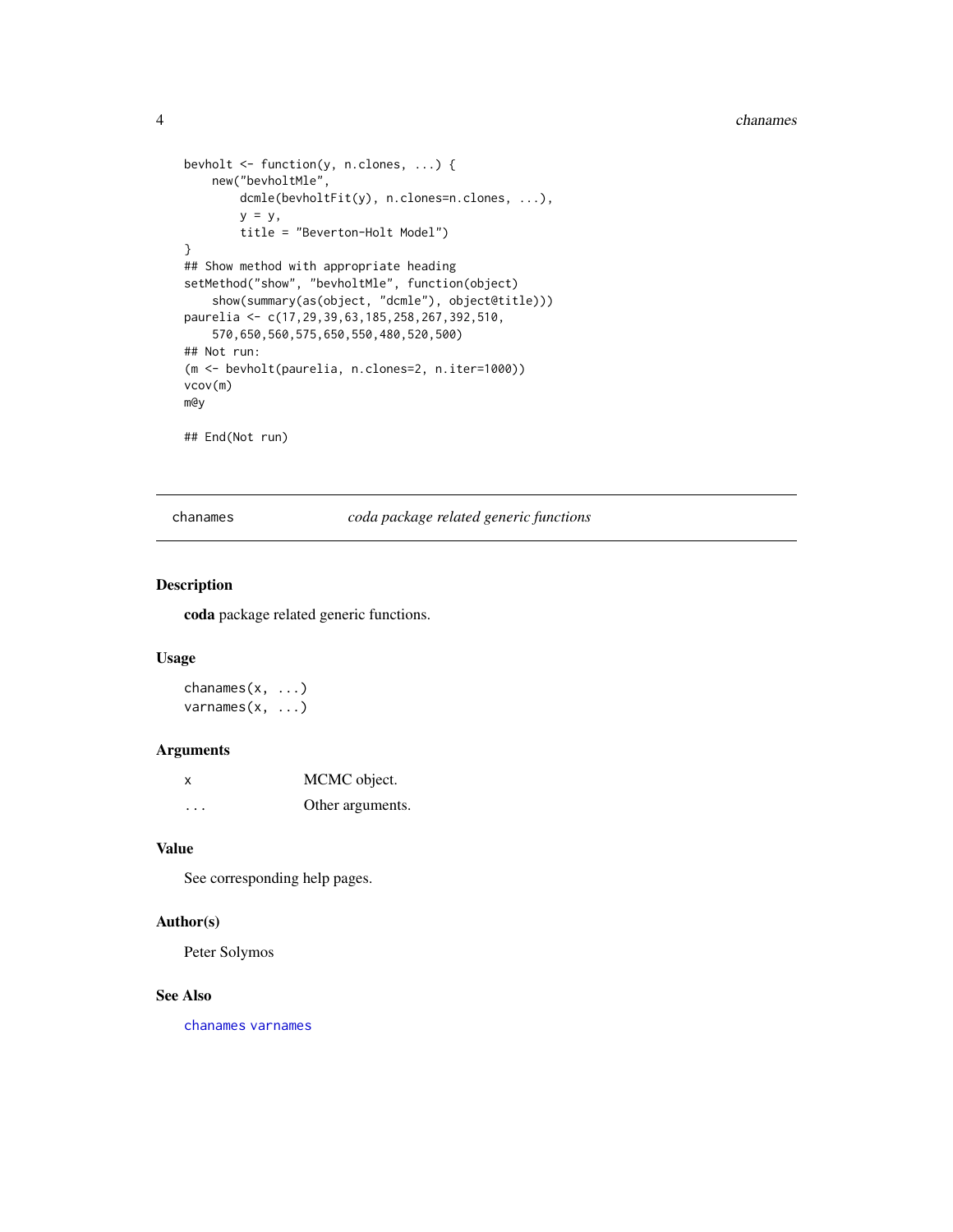<span id="page-4-1"></span><span id="page-4-0"></span>codaMCMC-class *Class* "codaMCMC"

### Description

An S4 representation of an mcmc.lits object of the coda package.

#### Objects from the Class

Objects can be created by calls of the form new("codaMCMC", ...).

#### Slots

values: Object of class "numeric", values from the posterior sample of length niter  $*$  nvar  $*$  nchains.

varnames: Object of class "character", variable names. start: Object of class "integer", start of iterations. end: Object of class "integer", end of iterations. thin: Object of class "integer", thinning value. nchains: Object of class "integer", number of chains. niter: Object of class "integer", number of iterations. nvar: Object of class "integer", number of variables

# Methods

```
[ signature(x = "codaMCMC"): ...
\iiint signature(x = "codaMCMC"): ...
\textbf{acfblot} signature(x = "codaMCMC"): ...
\textbf{as.} \textbf{array} signature(x = "codaMCMC"): ...
as.matrix signature(x = "codamCMC"): ...

autocorr.diag signature(mcmc.obj = "codaMCMC"):...
chanames signature(x = "codamCMC"): ...
chisq.diag signature(x = "codamCMC"): ...
coef signature(object = "codaMCMC"): ...
coerce signature(from = "codaMCMC", to = "dcmle"): ...
coerce signature(from = "codaMCMC", to = "MCMClist"): ...
coerce signature(from = "dcmle", to = "codaMCMC"): ...
coerce signature(from = "MCMClist", to = "codaMCMC"): ...
confint signature(object = "codaMCMC"): ...
\text{crossover.plot signature}(x = "codamCMC"); ...
```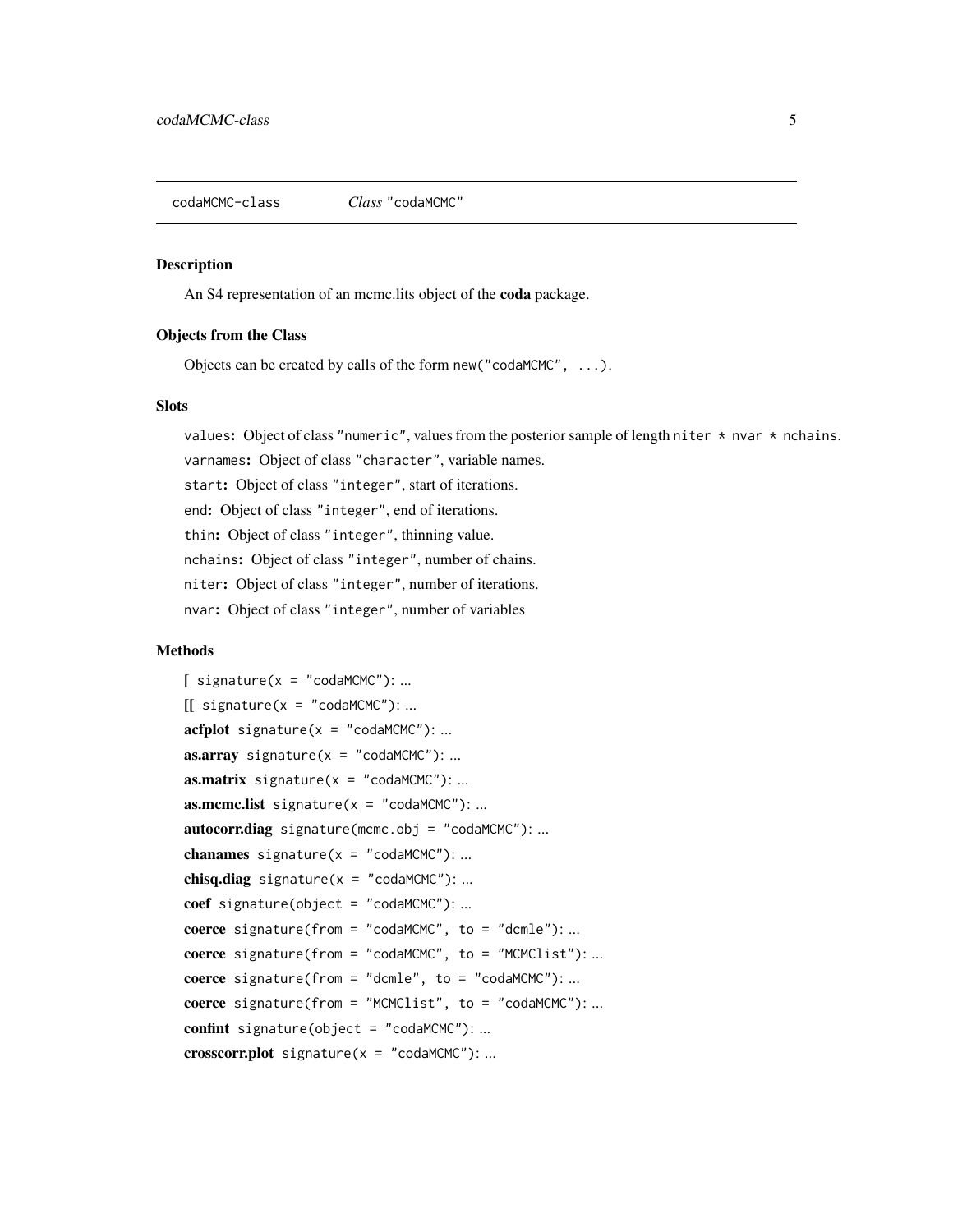crosscorr signature( $x = "codamCMC")$ : ... dcdiag signature( $x = "codamCMC")$ :... dcsd signature(object = "codaMCMC"): ... dctable signature( $x = "codamCMC")$ : ... densityplot signature( $x = "codamCMC")$ : ... densplot signature( $x = "codamCMC")$ : ... end signature( $x = "codamCMC")$ : ...  $frequency$  signature( $x = "codamCMC")$ : ...  $gelman.diag$  signature( $x = "codamCMC")$ :...  $gelman.plot$  signature( $x = "codamCMC")$ : ...  $geweke.diag$  signature( $x = "codamCMC")$ : ... head signature( $x = "codamCMC")$ : ... **heidel.diag** signature( $x = "codamCMC")$ : ...  $lambdaamodamax.diag$  signature( $x = "codamCMC")$ :...  $mcpar$  signature(x = "codaMCMC"): ...  $nchain$  signature( $x = "codamCMC")$ : ... nclones signature( $x = "codamCMC")$ : ...  $\text{niter}$  signature(x = "codaMCMC"): ...  $\textbf{war}$  signature(x = "codaMCMC"): ... **pairs** signature( $x =$  "codaMCMC"): ... plot signature( $x = "codamCMC", y = "missing": ...$  $qqmath$  signature(x = "codaMCMC"): ... quantile signature( $x = "codamCMC")$ : ...  $rafter$ *x*diag signature( $x = "codamCMC")$ : ... show signature(object = "codaMCMC"): ... stack signature( $x = "codamCMC")$ : ... start signature( $x = "codamCMC")$ : ... summary signature(object = "codaMCMC"): ... tail signature( $x = "codamCMC")$ : ... thin signature( $x = "codamCMC")$ : ...  $time$  signature( $x = "codamCMC")$ : ...  $traceplot$  signature( $x = "codamCMC")$ : ... **varnames** signature( $x = "codamCMC")$ : ... vcov signature(object = "codaMCMC"): ... window signature( $x =$  "codaMCMC"): ...  $xyplot$  signature( $x = "codamCMC")$ :...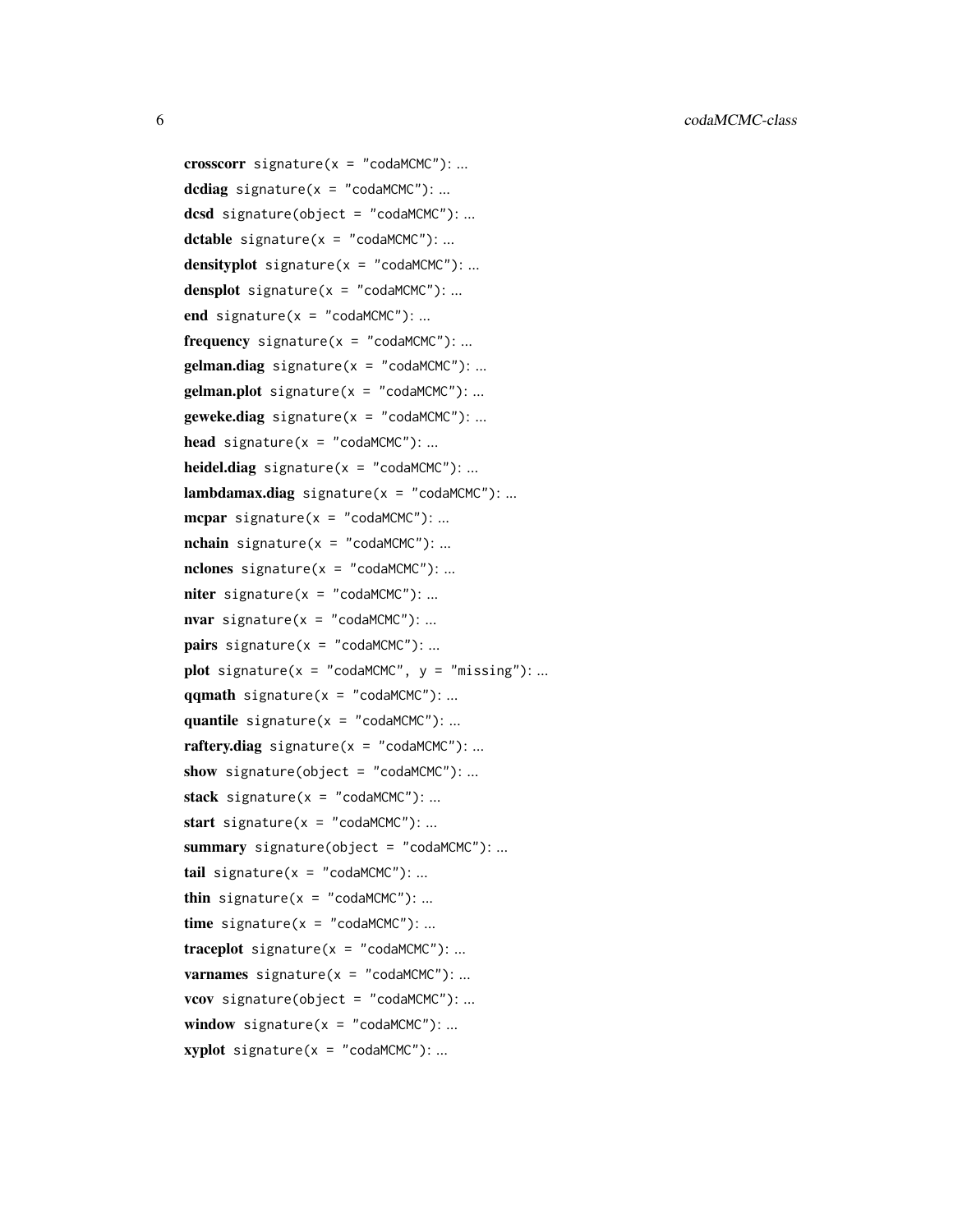# <span id="page-6-0"></span>crosscorr.plot 7

# Author(s)

Peter Solymos

# See Also

[mcmc.list](#page-0-0)

# Examples

showClass("codaMCMC")

# <span id="page-6-1"></span>crosscorr.plot *Generic after similar coda function*

# Description

Generic after similar coda function

# Usage

crosscorr.plot(x, ...)

# Arguments

| X        | MCMC object.     |
|----------|------------------|
| $\cdots$ | Other arguments. |

#### Value

See corresponding help page

# Author(s)

Peter Solymos

# See Also

[crosscorr.plot](#page-6-1)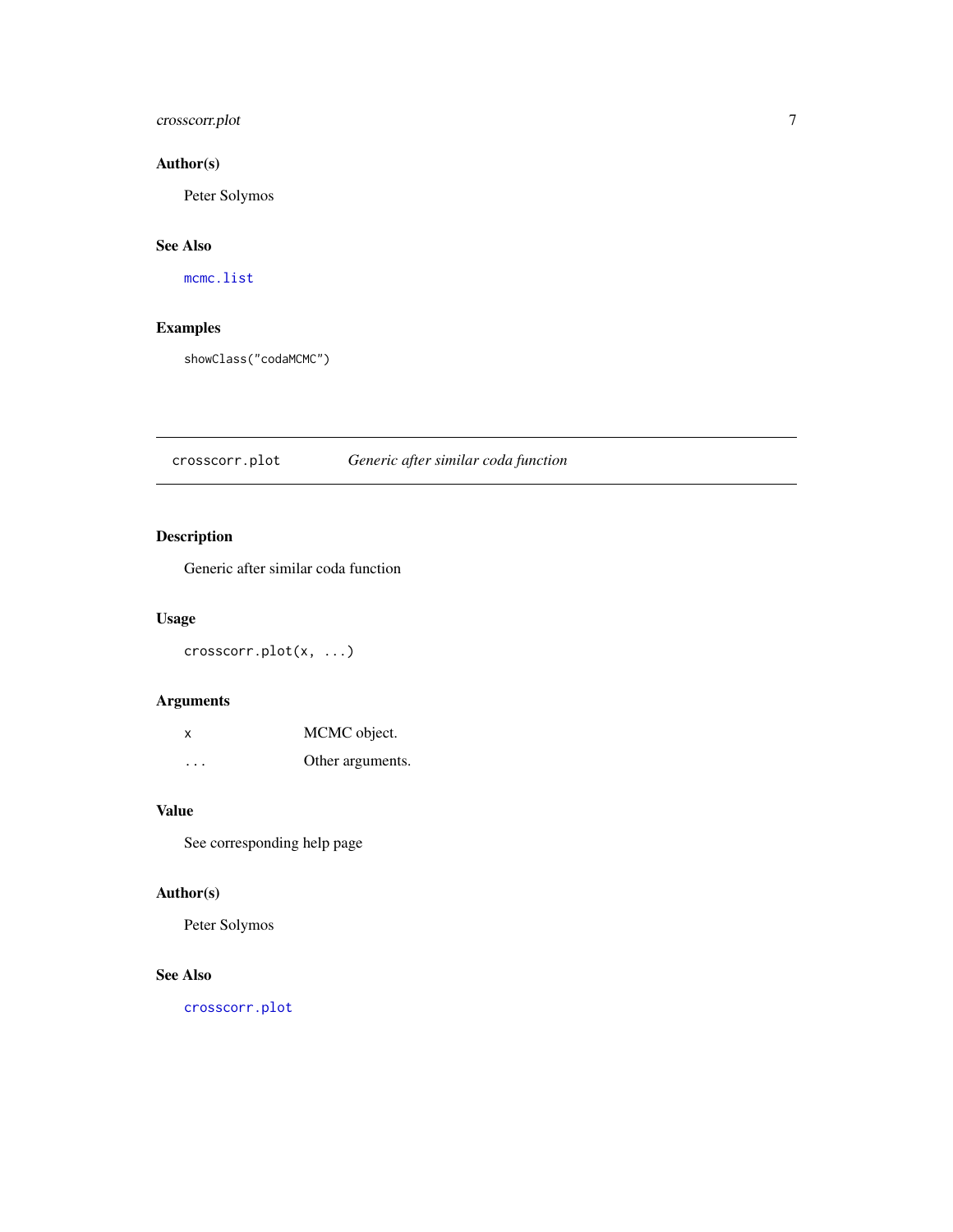<span id="page-7-0"></span>custommodel-class *Class* "custommodel"

# Description

Stands for the 'custommodel' S3 class from dclone package.

# Objects from the Class

A virtual Class: No objects may be created from it.

# Extends

Class ["dcModel"](#page-17-1), directly.

#### Methods

No methods defined with class "custommodel" in the signature.

# Author(s)

Peter Solymos

#### See Also

[custommodel](#page-0-0)

# Examples

```
showClass("custommodel")
```
dcArgs-class *Class* "dcArgs"

### Description

A class union for NULL and "character".

# Objects from the Class

A virtual Class: No objects may be created from it.

# Methods

No methods defined with class "dcArgs" in the signature.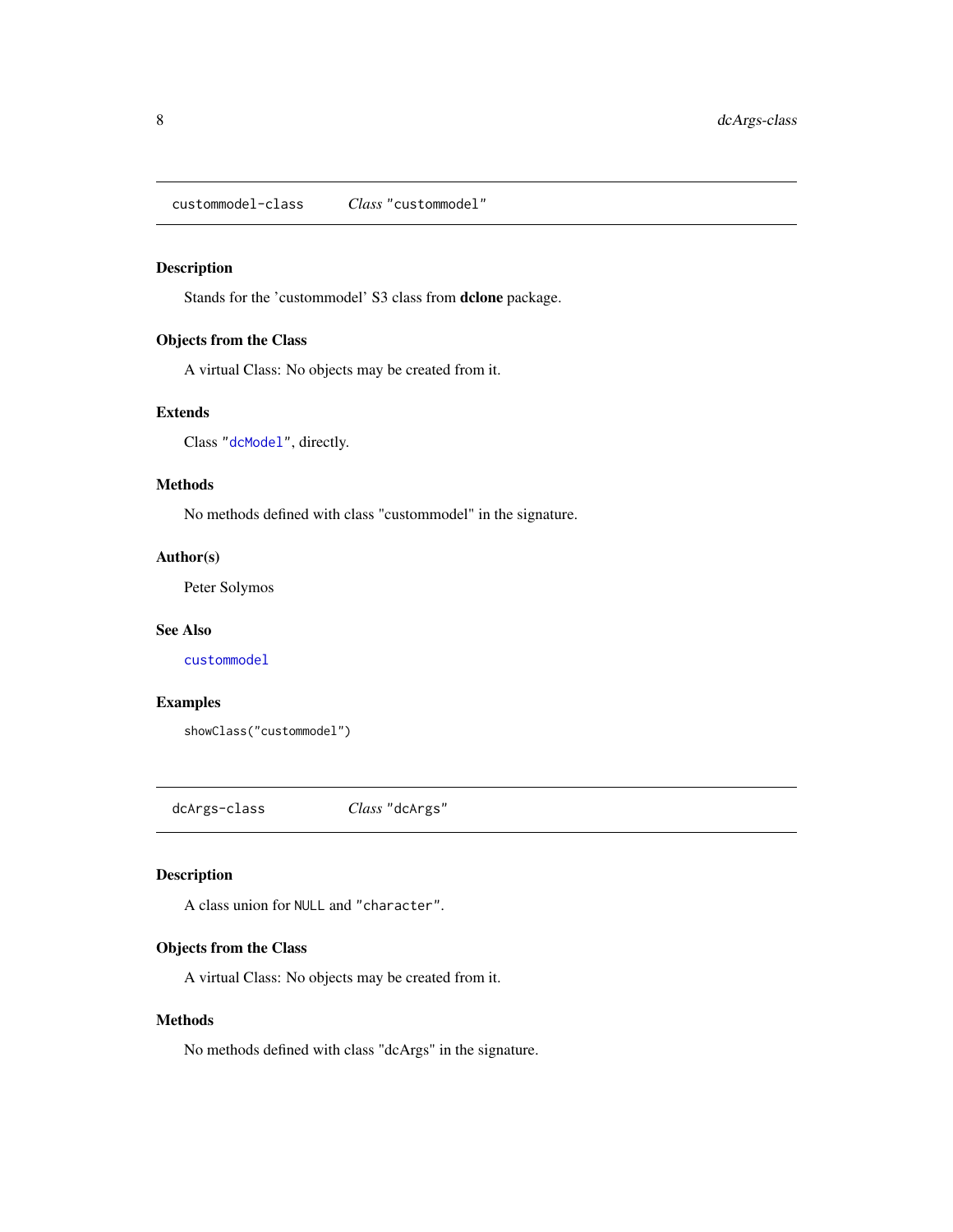# <span id="page-8-0"></span>dcCodaMCMC-class 9

#### Author(s)

Peter Solymos

#### Examples

```
showClass("dcArgs")
```
<span id="page-8-1"></span>dcCodaMCMC-class *Class* "dcCodaMCMC"

# Description

An S4 representation of an mcmc.lits object of the **coda** package, with data cloning attributes from dclone package (the mcmc.list.dc class).

#### Objects from the Class

Objects can be created by calls of the form new("dcCodaMCMC", ...).

#### **Slots**

dctable: Object of class "dcTable", data cloning based iterative posterior statistics based on [dctable](#page-0-0).

dcdiag: Object of class "dcDiag", data cloning convergence diagnostics based on [dcdiag](#page-0-0).

nclones: Object of class "nClones", number of clones.

values: Object of class "numeric", same as in ["codaMCMC"](#page-4-1) class.

varnames: Object of class "character", same as in ["codaMCMC"](#page-4-1) class.

start: Object of class "integer", same as in ["codaMCMC"](#page-4-1) class.

end: Object of class "integer", same as in ["codaMCMC"](#page-4-1) class.

thin: Object of class "integer", same as in ["codaMCMC"](#page-4-1) class.

nchains: Object of class "integer", same as in ["codaMCMC"](#page-4-1) class.

niter: Object of class "integer", same as in ["codaMCMC"](#page-4-1) class.

nvar: Object of class "integer", same as in ["codaMCMC"](#page-4-1) class.

#### Extends

Class ["codaMCMC"](#page-4-1), directly.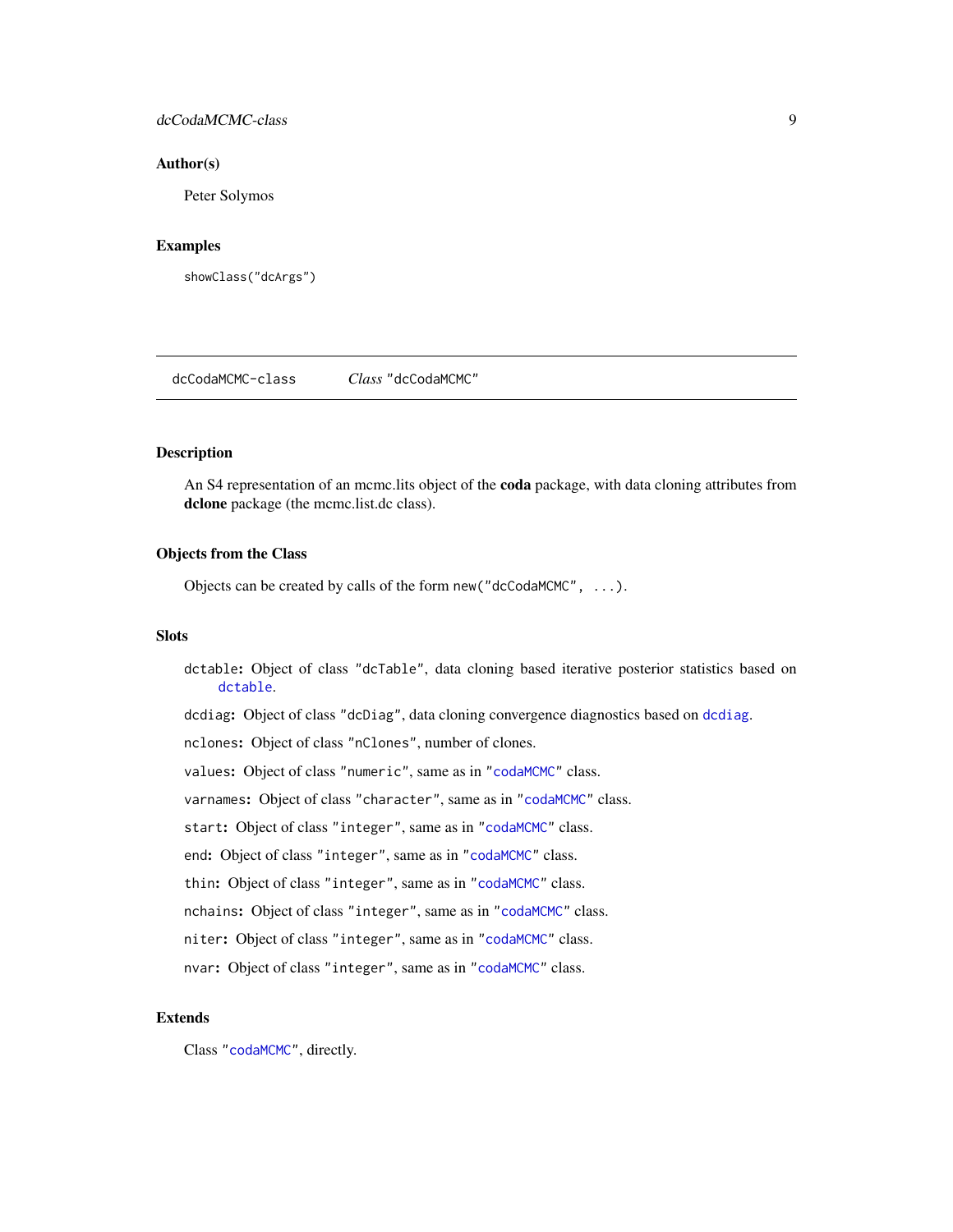# Methods

```
[ signature(x = "dcCodaMCMC"): ...
[ signature(x = "dcCodaMCMC"): ...
coerce signature(from = "dcCodaMCMC", to = "dcmle"): ...
coerce signature(from = "dcCodaMCMC", to = "MCMClist"): ...
coerce signature(from = "dcmle", to = "dcCodaMCMC"): ...
coerce signature(from = "MCMClist", to = "dcCodaMCMC"): ...
confint signature(object = "dcCodaMCMC"): ...
dcdiag signature(x = "dcCodaMCMC"): ...
dctable signature(x = "dcCodaMCMC"): ...
nclones signature(x = "dcCodaMCMC"): ...
str signature(object = "dcCodaMCMC"): ...
summary signature(object = "dcCodaMCMC"): ...
```
#### Author(s)

Peter Solymos

# See Also

[jags.fit](#page-0-0)

#### Examples

showClass("dcCodaMCMC")

<span id="page-9-1"></span>dcDiag-class *Class* "dcDiag"

#### Description

Virtual class for data cloning convergence diagnostics.

# Objects from the Class

A virtual Class: No objects may be created from it.

#### Methods

No methods defined with class "dcDiag" in the signature.

# Author(s)

Peter Solymos

<span id="page-9-0"></span>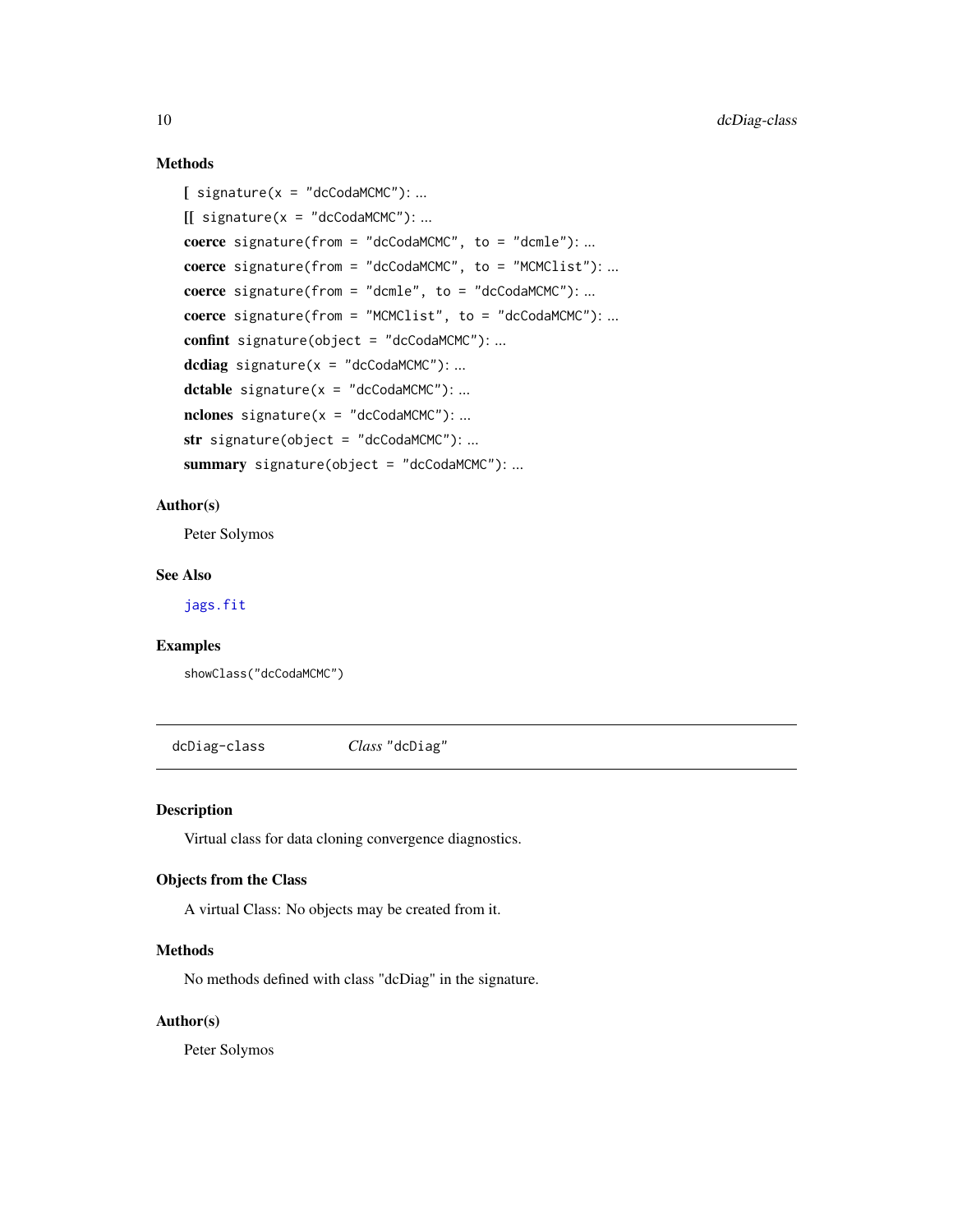# <span id="page-10-0"></span>dcdiag-class 11

# See Also

[dcdiag](#page-0-0)

# Examples

showClass("dcDiag")

dcdiag-class *Class* "dcdiag"

# Description

Stands for the 'dcdiag' S3 class from dclone package.

# Objects from the Class

A virtual Class: No objects may be created from it.

# Extends

Class ["dcDiag"](#page-9-1), directly.

# Methods

No methods defined with class "dcdiag" in the signature.

# Author(s)

Peter Solymos

#### See Also

[dcdiag](#page-0-0)

# Examples

showClass("dcdiag")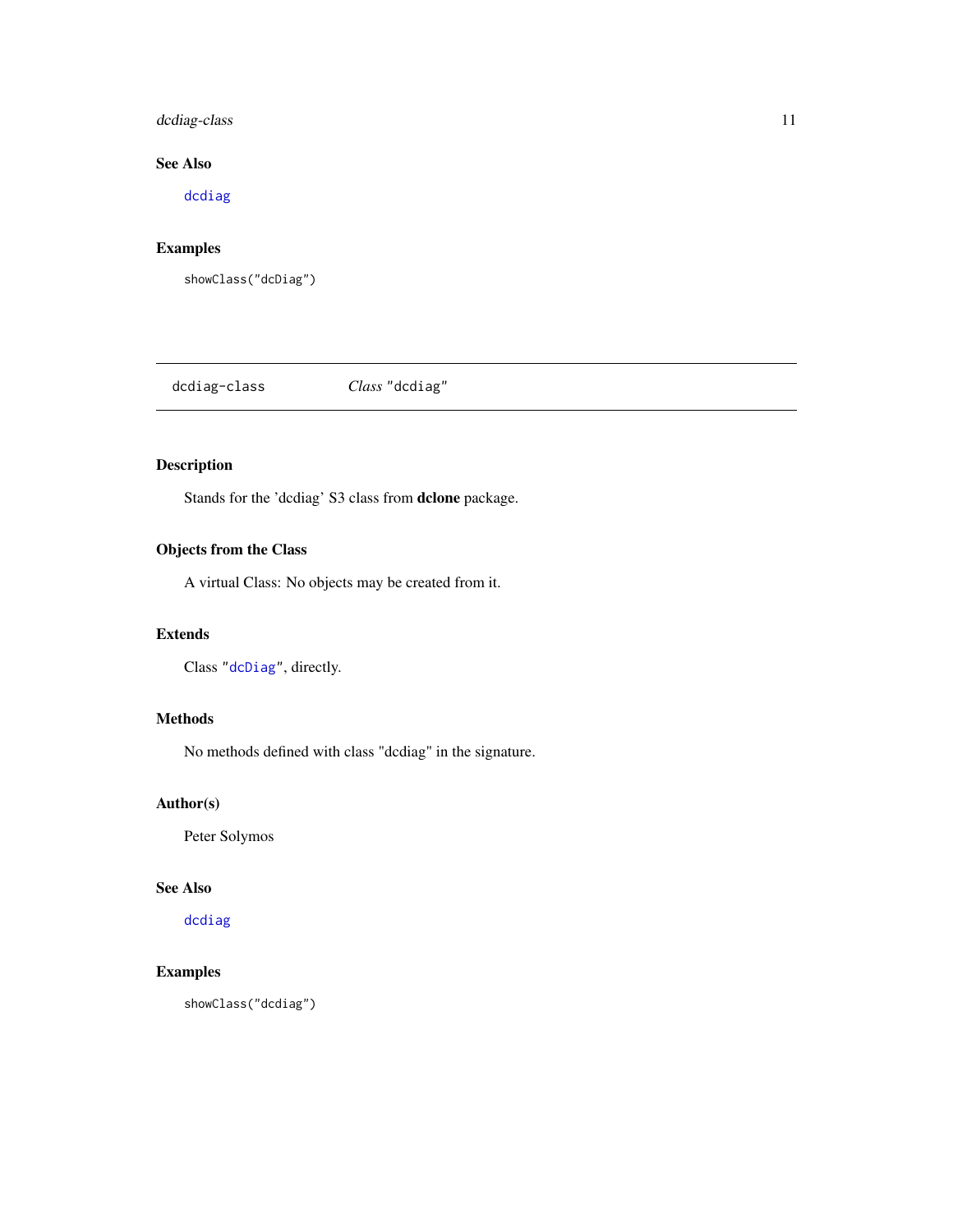<span id="page-11-1"></span><span id="page-11-0"></span>

#### **Description**

Compendium for data cloning

#### Objects from the Class

Objects can be created by calls of the form new("dcFit", ...).

#### **Slots**

multiply: Object of class "dcArgs", same as corresponding [dc.fit](#page-0-0) argument.

unchanged: Object of class "dcArgs", same as corresponding [dc.fit](#page-0-0) argument.

update: Object of class "dcArgs", same as corresponding [dc.fit](#page-0-0) argument.

updatefun: Object of class "dcFunction", same as corresponding [dc.fit](#page-0-0) argument.

initsfun: Object of class "dcFunction", same as corresponding [dc.fit](#page-0-0) argument.

flavour: Object of class "character", same as corresponding [dc.fit](#page-0-0) argument, default is "jags". It can also be "winbugs", "openbugs", or "brugs" referring to the argument of [bugs.fit](#page-0-0), in which case flavour will be treated as "bugs".

data: Object of class "list", same as corresponding [dc.fit](#page-0-0) argument.

model: Object of class "dcModel", same as corresponding [dc.fit](#page-0-0) argument.

params: Object of class "dcParams", same as corresponding [dc.fit](#page-0-0) argument.

inits: Object of class "dcInits", same as corresponding [dc.fit](#page-0-0) argument.

# Extends

Class ["gsFit"](#page-20-1), directly.

### Methods

show signature(object =  $"dcfit")$ : ...

#### Author(s)

Peter Solymos

# See Also

[dc.fit](#page-0-0), [makeDcFit](#page-21-2)

#### Examples

showClass("dcFit")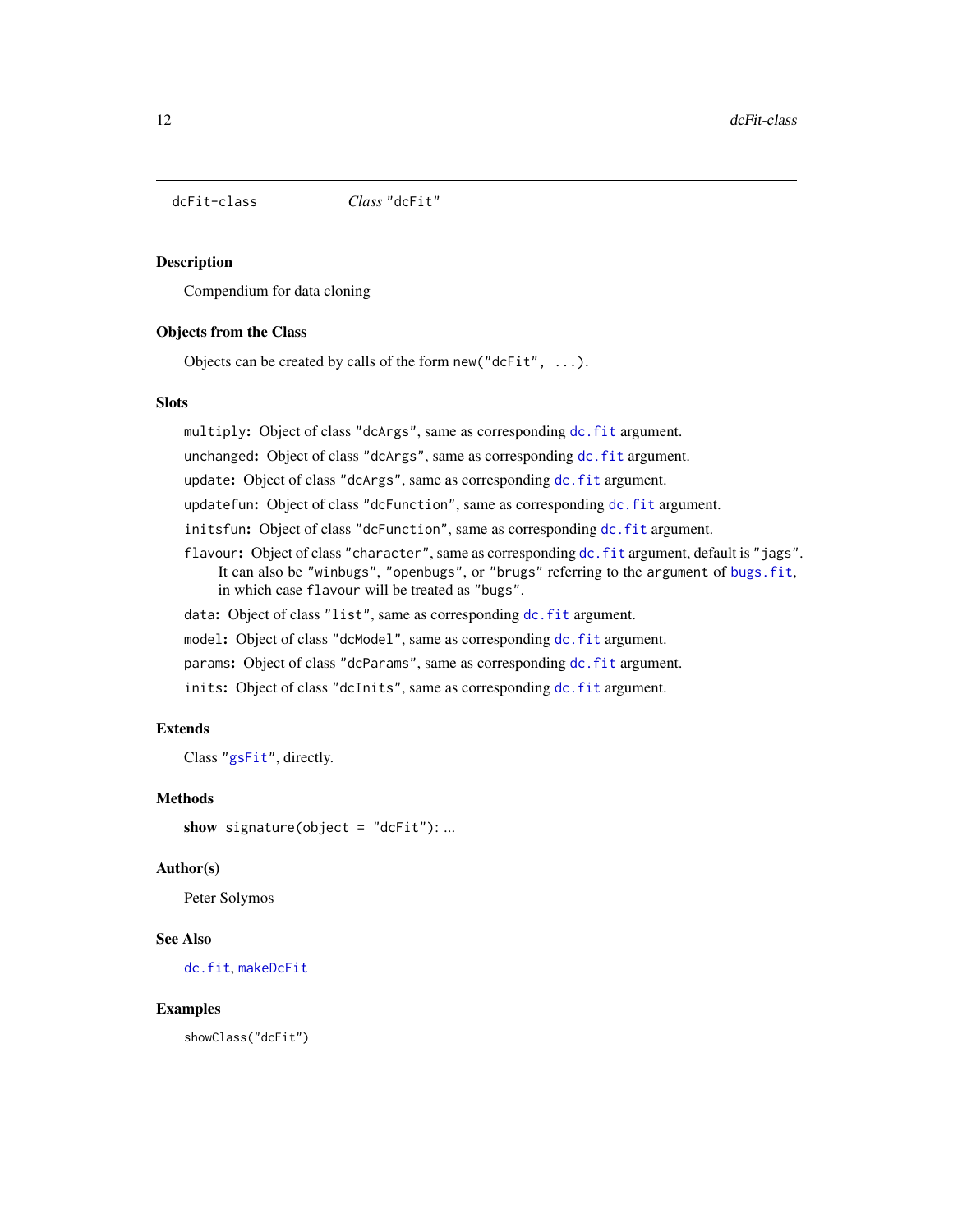<span id="page-12-0"></span>dcFunction-class *Class* "dcFunction"

# Description

Virtual class for BUGS/JAGS models defined as functions.

# Objects from the Class

A virtual Class: No objects may be created from it.

# Methods

No methods defined with class "dcFunction" in the signature.

# Author(s)

Peter Solymos

## Examples

showClass("dcFunction")

dcInits-class *Class* "dcInits"

# Description

Virtual class for initial values.

# Objects from the Class

A virtual Class: No objects may be created from it.

### Methods

No methods defined with class "dcInits" in the signature.

#### Author(s)

Peter Solymos

# Examples

showClass("dcInits")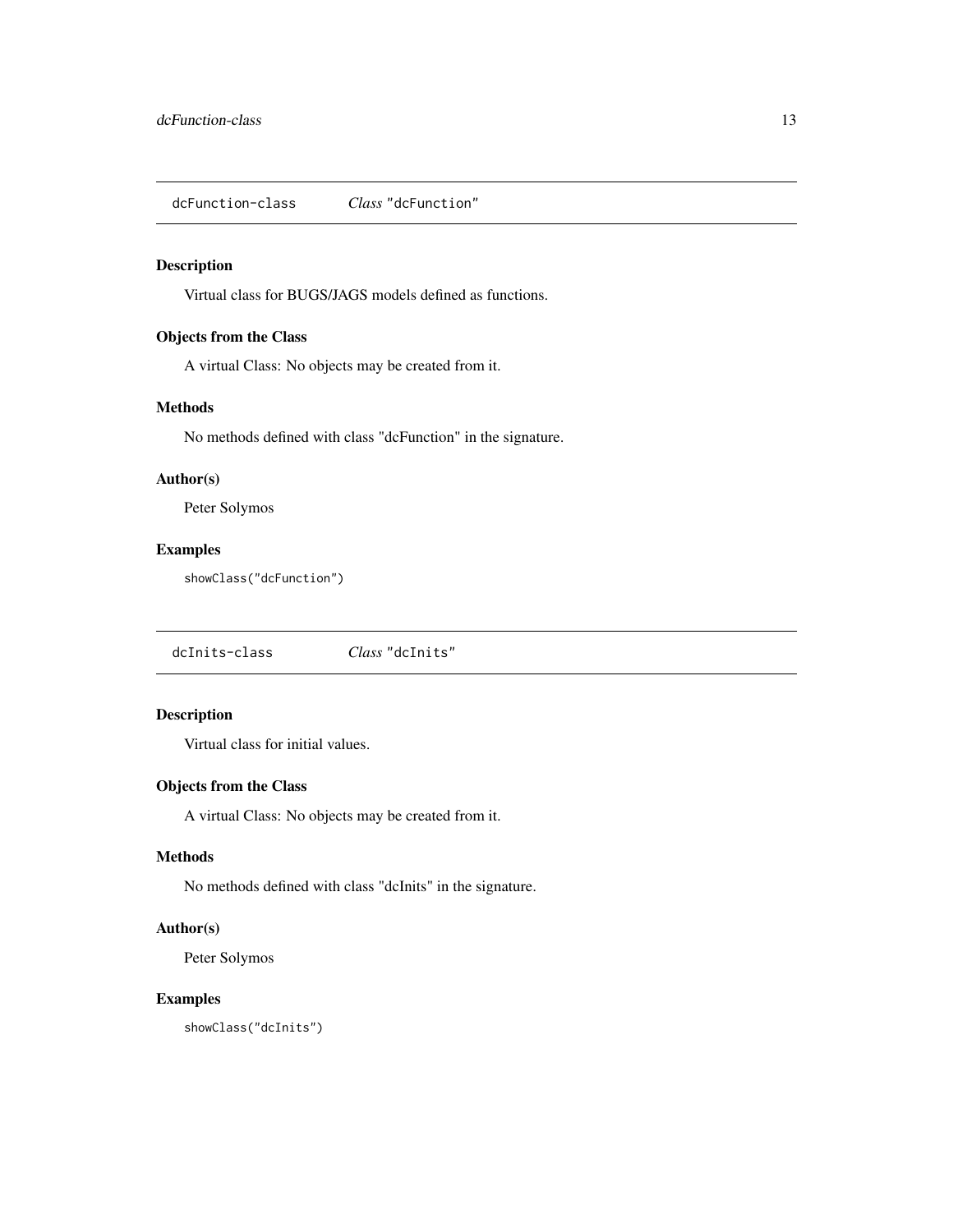#### <span id="page-13-1"></span><span id="page-13-0"></span>Description

This function is a wrapper to fit the model to the data and obtain MLE point estimates and asymptotic standard errors based on the estimate of the Fisher information matrix (theory given by Lele et al. 2007, 2010, software implementation is given in Solymos 2010).

#### Usage

dcmle(x, params, n.clones = 1, cl = NULL, nobs,  $\dots$ )

#### Arguments

| x        | an object of class "gsFit" or "dcFit".                                                       |
|----------|----------------------------------------------------------------------------------------------|
| params   | character, vector of model parameters to monitor.                                            |
| n.clones | integer, vector for the number of clones used in fitting.                                    |
| cl       | cluster object (snow type cluster) or number of cores (multicore type forking),<br>optional. |
| nobs     | number of observations, optional.                                                            |
| $\cdots$ | other arguments passed to underlying functions (see Details).                                |

# Details

The function uses slots of the input object and passes them as arguments to underlying functions ([jags.fit](#page-0-0), [jags.parfit](#page-0-0), [bugs.fit](#page-0-0), [dc.fit](#page-0-0), [dc.parfit](#page-0-0)).

#### Value

An object of class ["dcmle"](#page-15-1).

#### Author(s)

Peter Solymos, <solymos@ualberta.ca>

#### References

Solymos, P., 2010. dclone: Data Cloning in R. *The R Journal* 2(2), 29–37. URL: [http://journal.](http://journal.r-project.org/archive/2010-2/RJournal_2010-2_Solymos.pdf) [r-project.org/archive/2010-2/RJournal\\_2010-2\\_Solymos.pdf](http://journal.r-project.org/archive/2010-2/RJournal_2010-2_Solymos.pdf)

Lele, S.R., B. Dennis and F. Lutscher, 2007. Data cloning: easy maximum likelihood estimation for complex ecological models using Bayesian Markov chain Monte Carlo methods. *Ecology Letters* 10, 551–563.

Lele, S. R., K. Nadeem and B. Schmuland, 2010. Estimability and likelihood inference for generalized linear mixed models using data cloning. *Journal of the American Statistical Association* 105, 1617–1625.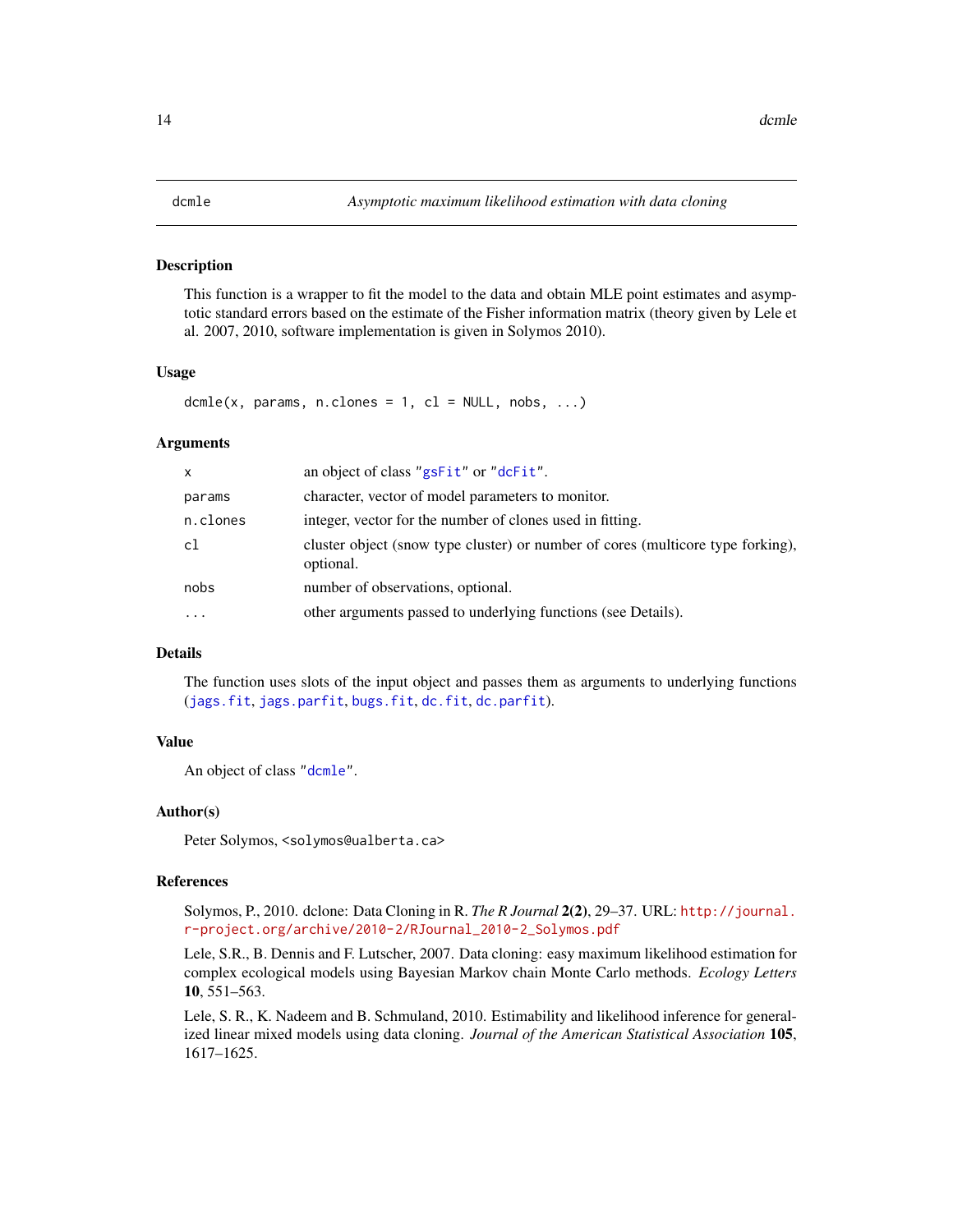<span id="page-14-0"></span>dcmle to the state of the state of the state of the state of the state of the state of the state of the state of the state of the state of the state of the state of the state of the state of the state of the state of the s

#### See Also

For additional arguments: [jags.fit](#page-0-0), [jags.parfit](#page-0-0), [bugs.fit](#page-0-0), [dc.fit](#page-0-0), [dc.parfit](#page-0-0).

Object classes: ["dcmle"](#page-15-1)

Creator functions [makeGsFit](#page-21-1) and [makeDcFit](#page-21-2)

#### Examples

```
## Data and model taken from Ponciano et al. 2009
## Ecology 90, 356-362.
paurelia <- c(17,29,39,63,185,258,267,392,510,
    570,650,560,575,650,550,480,520,500)
paramecium <- new("dcFit")
paramecium@data <- list(
   ncl=1,
   n=length(paurelia),
    Y=dcdim(data.matrix(paurelia)))
paramecium@model <- function() {
    for (k in 1:ncl) {
        for(i in 2:(n+1)){
            Y[(i-1), k] \sim dpois(exp(X[i, k])) # observations
            X[i, k] \sim dnorm(mu[i, k], 1 / sigma^2) # state
            mu[i, k] <- X[(i-1), k] + log(lambda) - log(1 + beta * exp(X[(i-1), k]))
        }
        X[1, k] ~ dnorm(mu0, 1 / sigma^2) # state at t0
    }
    beta \sim dlnorm(-1, 1) # Priors on model parameters
    sigma ~ dlnorm(0, 1)
    tmp ~ dlnorm(0, 1)lambda \le tmp + 1
    mu0 <- \log(2) + \log(\text{lambda}) - \log(1 + \text{beta} \times 2)}
paramecium@multiply <- "ncl"
paramecium@unchanged <- "n"
paramecium@params <- c("lambda","beta","sigma")
## Not run:
(m1 <- dcmle(paramecium, n.clones=1, n.iter=1000))
(m2 <- dcmle(paramecium, n.clones=2, n.iter=1000))
(m3 <- dcmle(paramecium, n.clones=1:3, n.iter=1000))
cl <- makePSOCKcluster(3)
(m4 <- dcmle(paramecium, n.clones=2, n.iter=1000, cl=cl))
(m5 <- dcmle(paramecium, n.clones=1:3, n.iter=1000, cl=cl))
(m6 <- dcmle(paramecium, n.clones=1:3, n.iter=1000, cl=cl,
    partype="parchains"))
(m7 <- dcmle(paramecium, n.clones=1:3, n.iter=1000, cl=cl,
    partype="both"))
stopCluster(cl)
```
## End(Not run)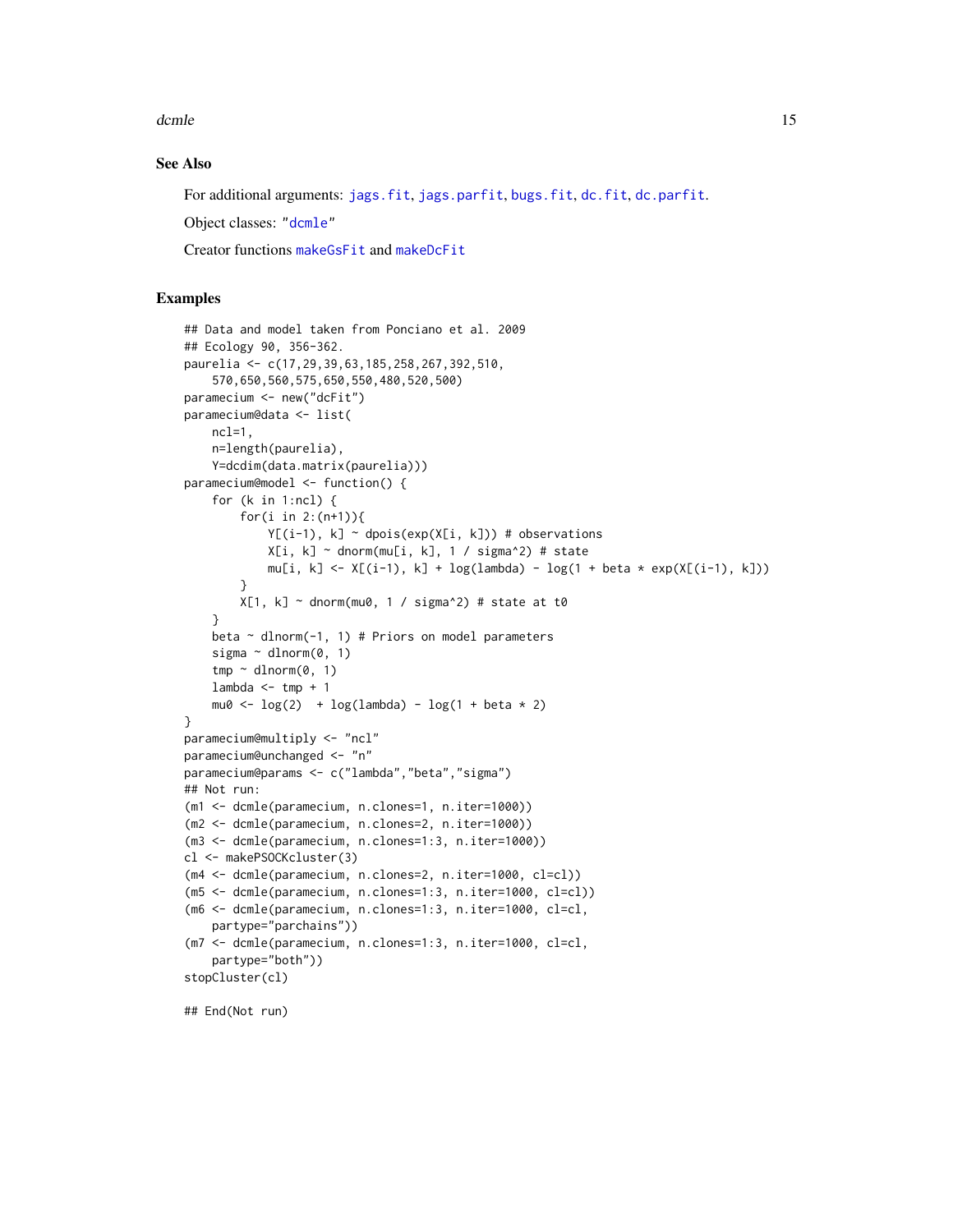<span id="page-15-1"></span><span id="page-15-0"></span>

# Description

Fitted model object from [dcmle](#page-13-1).

#### Objects from the Class

Objects can be created by calls of the form new ("dcmle",  $\dots$ ).

#### Slots

call: Object of class "language", the call. coef: Object of class "numeric", coefficients (posterior means). fullcoef: Object of class "numeric", full coefficients, possibly with fixed values. vcov: Object of class "matrix", variance covariance matrix. details: Object of class "dcCodaMCMC", the fitted model object. nobs: Object of class "integer", number of observations, optional. method: Object of class "character".

# Methods

```
[ signature(x = "dcmle"): ...
[ signature(x = "dcmle"): ...
\textbf{acfplot} \text{ signature}(x = "dcmle"); ...as.array signature(x = "dcmle"): ...
as.matrix signature(x = "dcmle"): ...

autocorr.diag signature(mcmc.obj = "dcmle"): ...
chanames signature(x = "dcmle"): ...
chisq.diag signature(x = "dcmle"): ...
coef signature(object = "dcmle"): ...
coerce signature(from = "codaMCMC", to = "dcmle"): ...
coerce signature(from = "dcCodaMCMC", to = "dcmle"): ...
coerce signature(from = "dcmle", to = "codaMCMC"): ...
coerce signature(from = "dcmle", to = "dcCodaMCMC"): ...
coerce signature(from = "dcmle", to = "MCMClist"): ...
coerce signature(from = "MCMClist", to = "dcmle"): ...
confint signature(object = "dcmle"): ...
```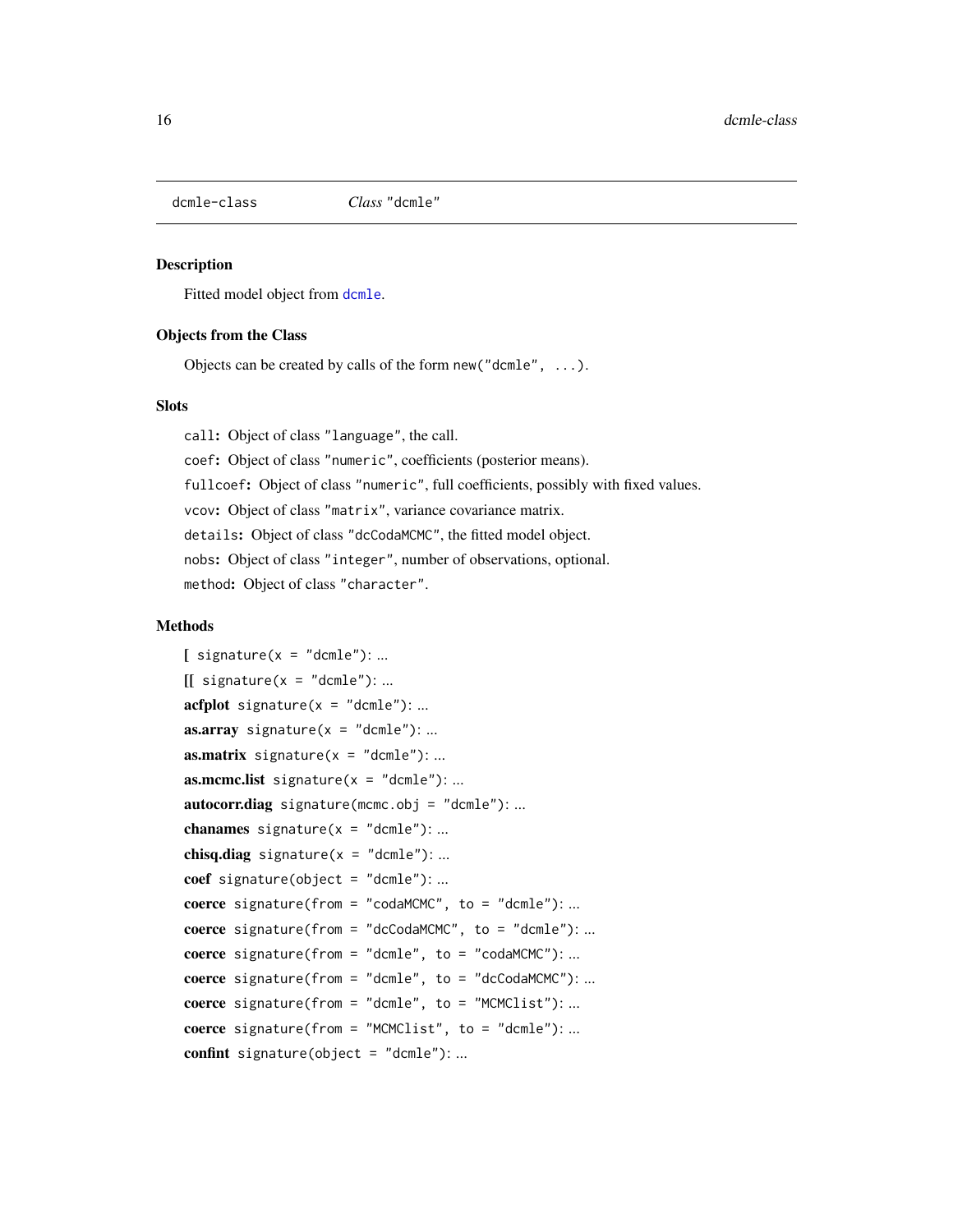```
crosscorr.plot signature(x = "dcmle"): ...
crosscorr signature(x = "dcmle"): ...
dcdiag signature(x = "dcmle"): ...
dcsd signature(object = "dcmle"): ...
dctable signature(x = "dcmle"): ...
densityplot signature(x = "dcmle"): ...
densplot signature(x = "dcmle"): ...
end signature(x = "dcmle"): ...
frequency signature(x = "dcmle"): ...
gelman.diag signature(x = "dcmle"): ...
gelman.plot signature(x = "dcmle"): ...
geweke.diag signature(x = "dcmle"): ...
head signature(x = "dcmle"): ...
heidel.diag signature(x = "dcmle"): ...
lambdamax.diag signature(x = "dcmle"): ...
mcpar signature(x = "dcmle"): ...
nchain signature(x = "dcmle"): ...
nclones signature(x = "dcmle"): ...
niter signature(x = "dcmle"): ...
nvar signature(x = "dcmle"): ...
pairs signature(x = "dcmle"): ...
plot signature(x = "dcmle", y = "missing": ...qqmath signature(x = "dcmle"): ...
quantile signature(x = "dcmle"): ...
raftery.diag signature(x = "dcmle"): ...
show signature(object = "dcmle"): ...
stack signature(x = "dcmle"): ...
start signature(x = "dcmle"): ...
str signature(object = "dcmle"): ...
summary signature(object = "dcmle"): ...
tail signature(x = "dcmle"): ...
thin signature(x = "dcmle"): ...
time signature(x = "dcmle"): ...
traceplot signature(x = "dcmle"): ...
update signature(object = "dcmle"): ...
varnames signature(x = "dcmle"): ...
vcov signature(object = "dcmle"): ...
window signature(x = "dcmle"): ...
xyplot signature(x = "dcmle"): ...
```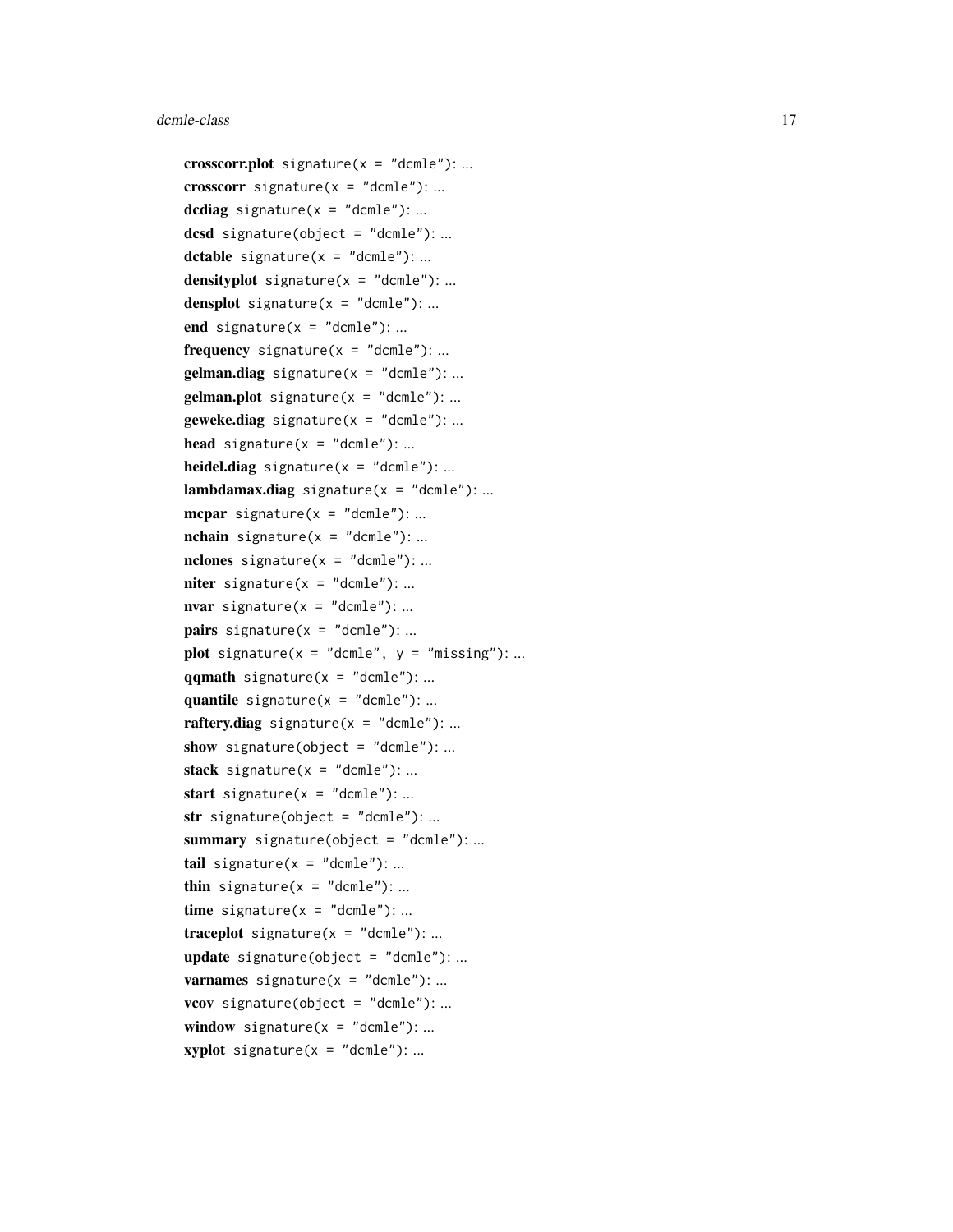# Author(s)

Peter Solymos

# See Also

[dcmle](#page-13-1)

# Examples

showClass("dcmle")

<span id="page-17-1"></span>dcModel-class *Class* "dcModel"

# Description

Virtual class for BUGS/JAGS models.

# Objects from the Class

A virtual Class: No objects may be created from it.

# Methods

No methods defined with class "dcModel" in the signature.

# Author(s)

Peter Solymos

# Examples

showClass("dcModel")

<span id="page-17-0"></span>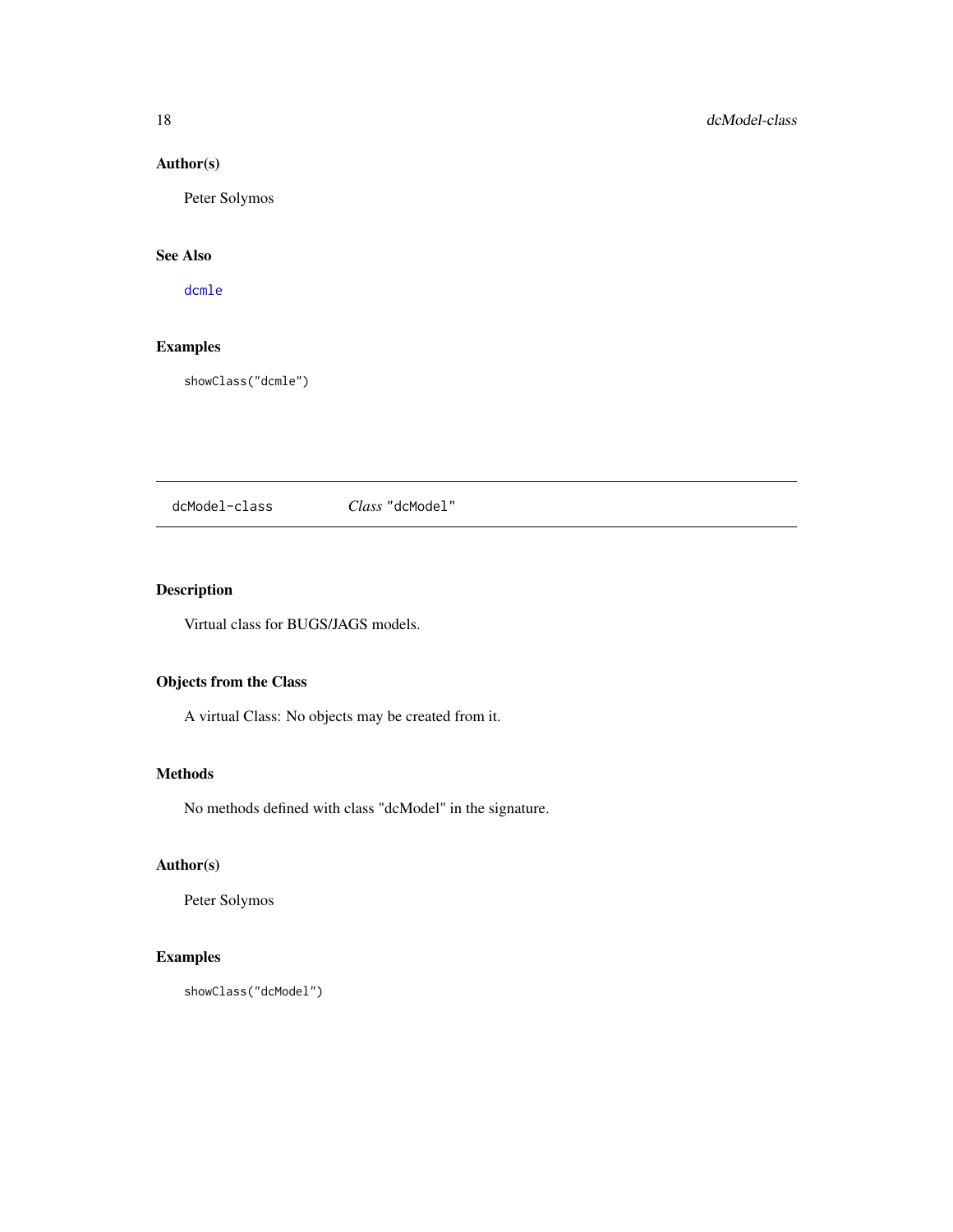<span id="page-18-0"></span>dcParams-class *Class* "dcParams"

# Description

Virtual class for model parameters to monitor.

# Objects from the Class

A virtual Class: No objects may be created from it.

# Methods

No methods defined with class "dcParams" in the signature.

# Author(s)

Peter Solymos

# Examples

showClass("dcParams")

<span id="page-18-1"></span>dcTable-class *Class* "dcTable"

#### Description

Posterior statistics from iterative fit, virtual class.

# Objects from the Class

A virtual Class: No objects may be created from it.

### Methods

No methods defined with class "dcTable" in the signature.

#### Author(s)

Peter Solymos

# Examples

showClass("dcTable")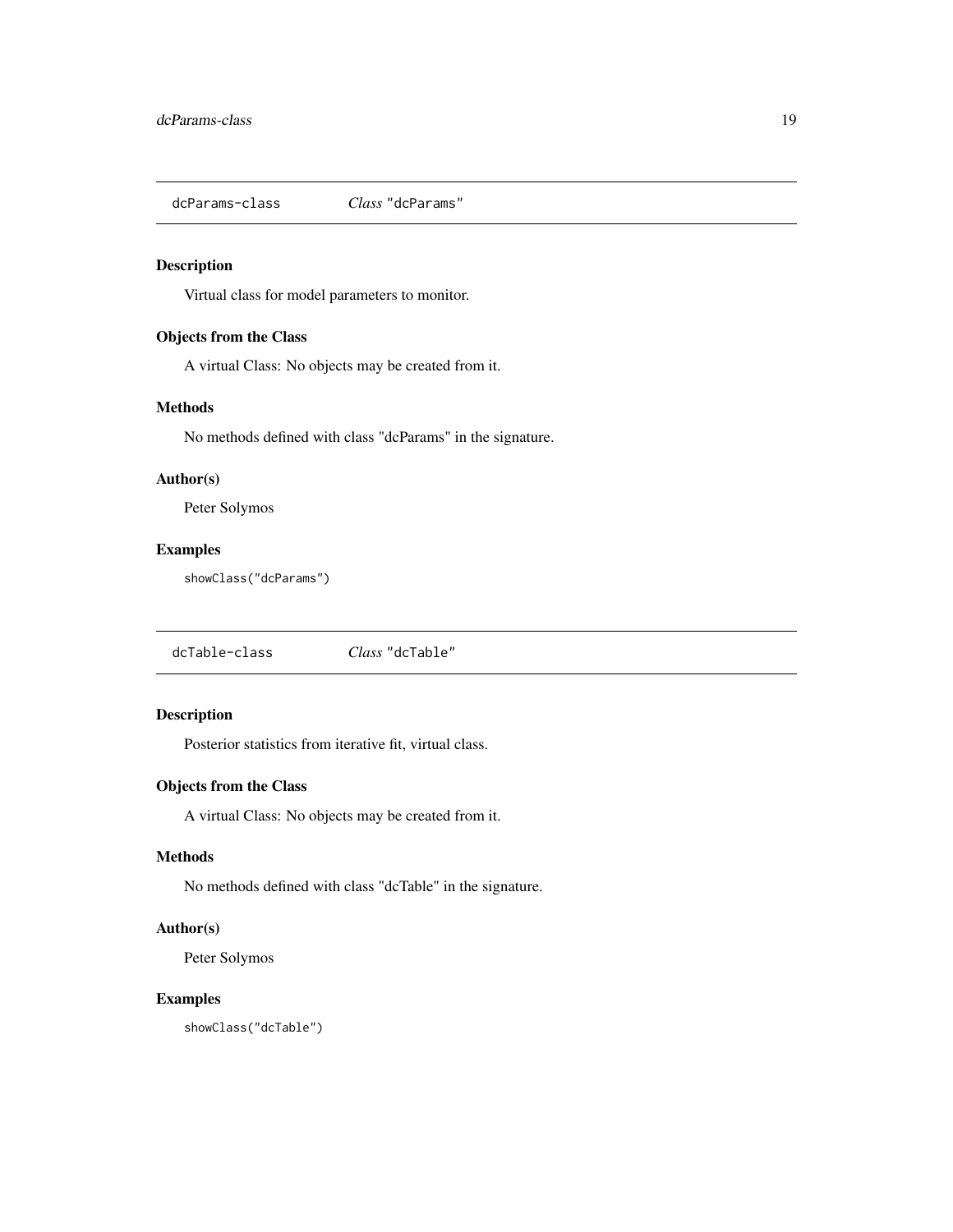<span id="page-19-0"></span>dctable-class *Class* "dctable"

# Description

Stands for the 'dctable' S3 class from dclone package.

# Objects from the Class

A virtual Class: No objects may be created from it.

# Extends

Class ["dcTable"](#page-18-1), directly.

#### Methods

No methods defined with class "dctable" in the signature.

#### Author(s)

Peter Solymos

#### See Also

[dctable](#page-0-0)

# Examples

showClass("dctable")

diagnostics *Diagnostic functions set as generic*

# <span id="page-19-1"></span>Description

Diagnostic functions set as generic.

#### Usage

gelman.diag(x, ...) geweke.diag(x, ...) heidel.diag(x, ...) raftery.diag(x, ...) gelman.plot(x, ...)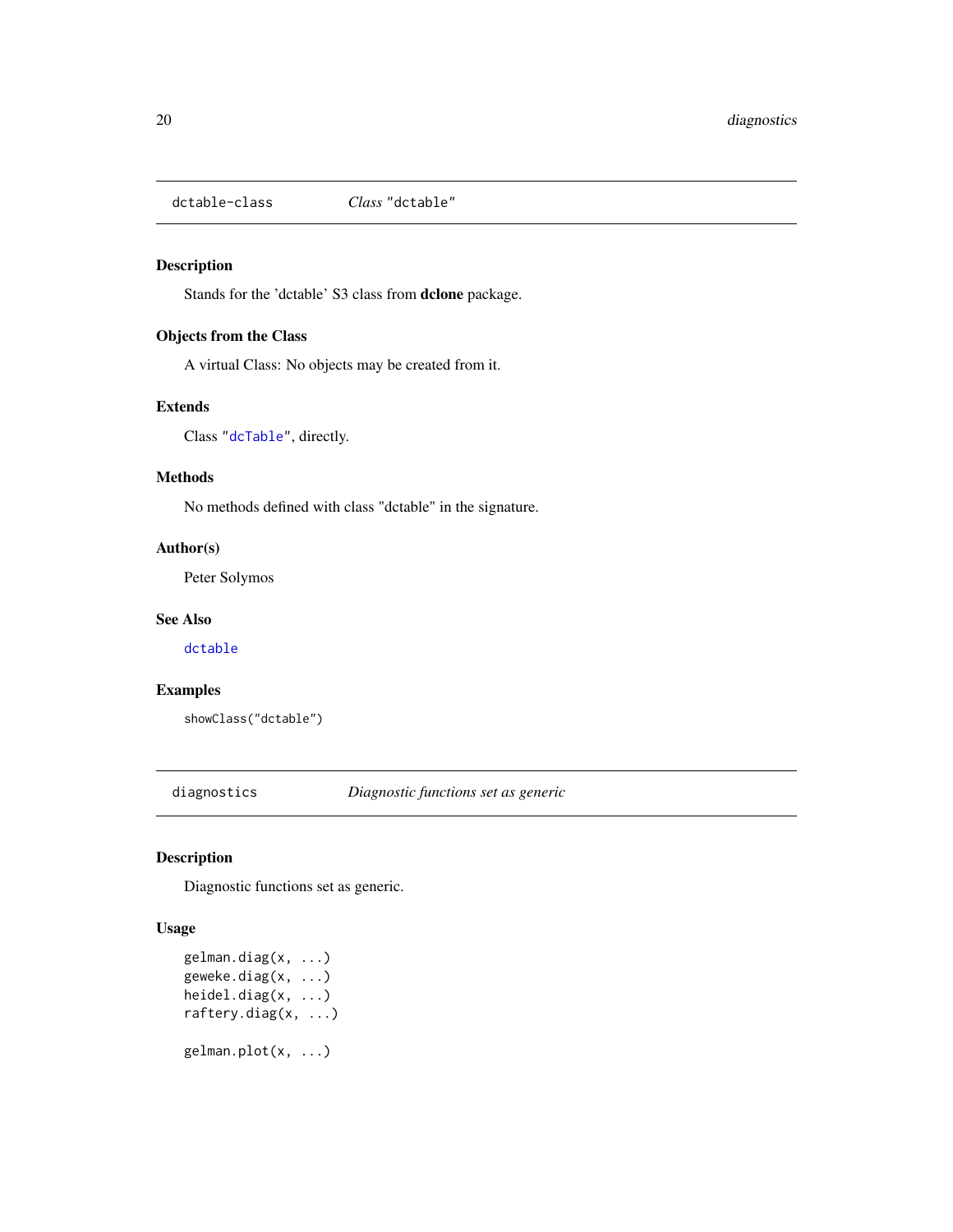#### <span id="page-20-0"></span>gsFit-class 21

#### Arguments

| X | MCMC objects.    |
|---|------------------|
| . | Other arguments. |

# Details

Diagnostic functions from coda package are defined as generics for extensibility.

#### Value

Diagnostics summaries, and plot.

#### Author(s)

Peter Solymos

# References

See relevant help pages.

#### See Also

[gelman.diag](#page-19-1) [geweke.diag](#page-19-1) [heidel.diag](#page-19-1) [raftery.diag](#page-19-1) [gelman.plot](#page-19-1)

<span id="page-20-1"></span>gsFit-class *Class* "gsFit"

### Description

BUGS/JAGS compendium

#### Objects from the Class

Objects can be created by calls of the form new("gsFit", ...).

#### **Slots**

data: Object of class "list", same as corresponding [jags.fit](#page-0-0) [bugs.fit](#page-0-0) or argument.

model: Object of class "dcModel", same as corresponding jags. fit bugs. fit or argument.

params: Object of class "dcParams", same as corresponding [jags.fit](#page-0-0) [bugs.fit](#page-0-0) or argument.

inits: Object of class "dcInits", same as corresponding [jags.fit](#page-0-0) [bugs.fit](#page-0-0) or argument.

flavour: Object of class "character", same as corresponding [dc.fit](#page-0-0) argument, default is "jags". It can also be "winbugs", "openbugs", or "brugs" referring to the argument of [bugs.fit](#page-0-0), in which case flavour will be treated as "bugs".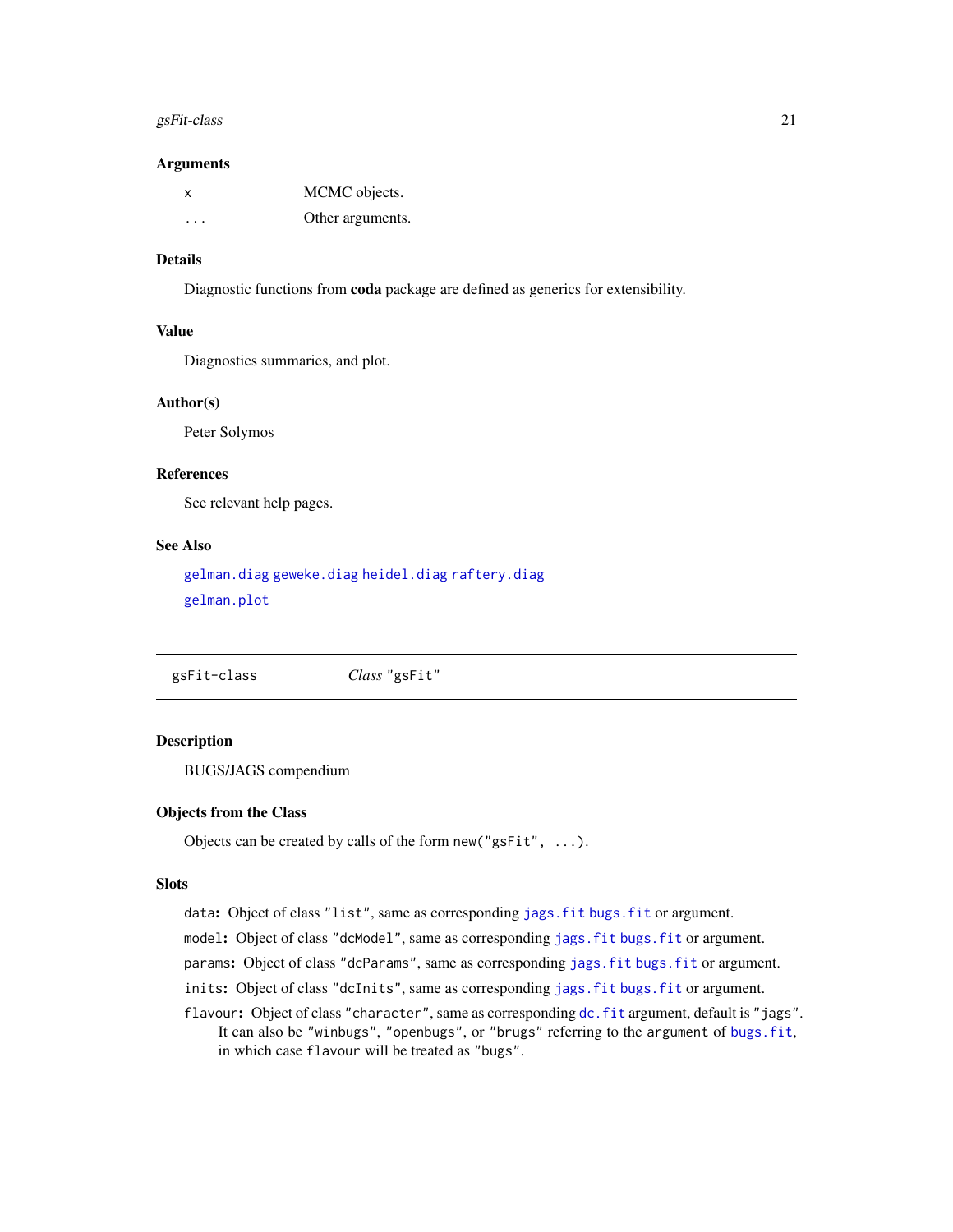# Methods

show signature(object =  $"gsFit"$ ): ...

# Author(s)

Peter Solymos

# See Also

[jags.fit](#page-0-0), [bugs.fit](#page-0-0), [makeGsFit](#page-21-1)

# Examples

showClass("gsFit")

<span id="page-21-2"></span>makeDcFit *Data object creators*

# <span id="page-21-1"></span>Description

Creator functions for data types used in the dcmle package.

### Usage

makeGsFit(data, model, params = NULL, inits = NULL, flavour) makeDcFit(data, model, params=NULL, inits = NULL, multiply = NULL, unchanged = NULL, update = NULL, updatefun = NULL, initsfun = NULL, flavour)

#### Arguments

| data      | usually a named list with data.                                                                                            |
|-----------|----------------------------------------------------------------------------------------------------------------------------|
| model     | BUGS model (function, character vector or a custom model object). The argu-<br>ment is coerced into a custom model object. |
| params    | optional, character vector for model parameters to monitor.                                                                |
| inits     | initial values (NULL, list or function).                                                                                   |
| multiply  | optional, argument passed to dc. fit.                                                                                      |
| unchanged | optional, argument passed to dc. fit.                                                                                      |
| update    | optional, argument passed to dc. fit.                                                                                      |
| updatefun | optional, argument passed to dc. fit.                                                                                      |
| initsfun  | optional, argument passed to dc. fit.                                                                                      |
| flavour   | optional, argument passed to dc. fit.                                                                                      |

<span id="page-21-0"></span>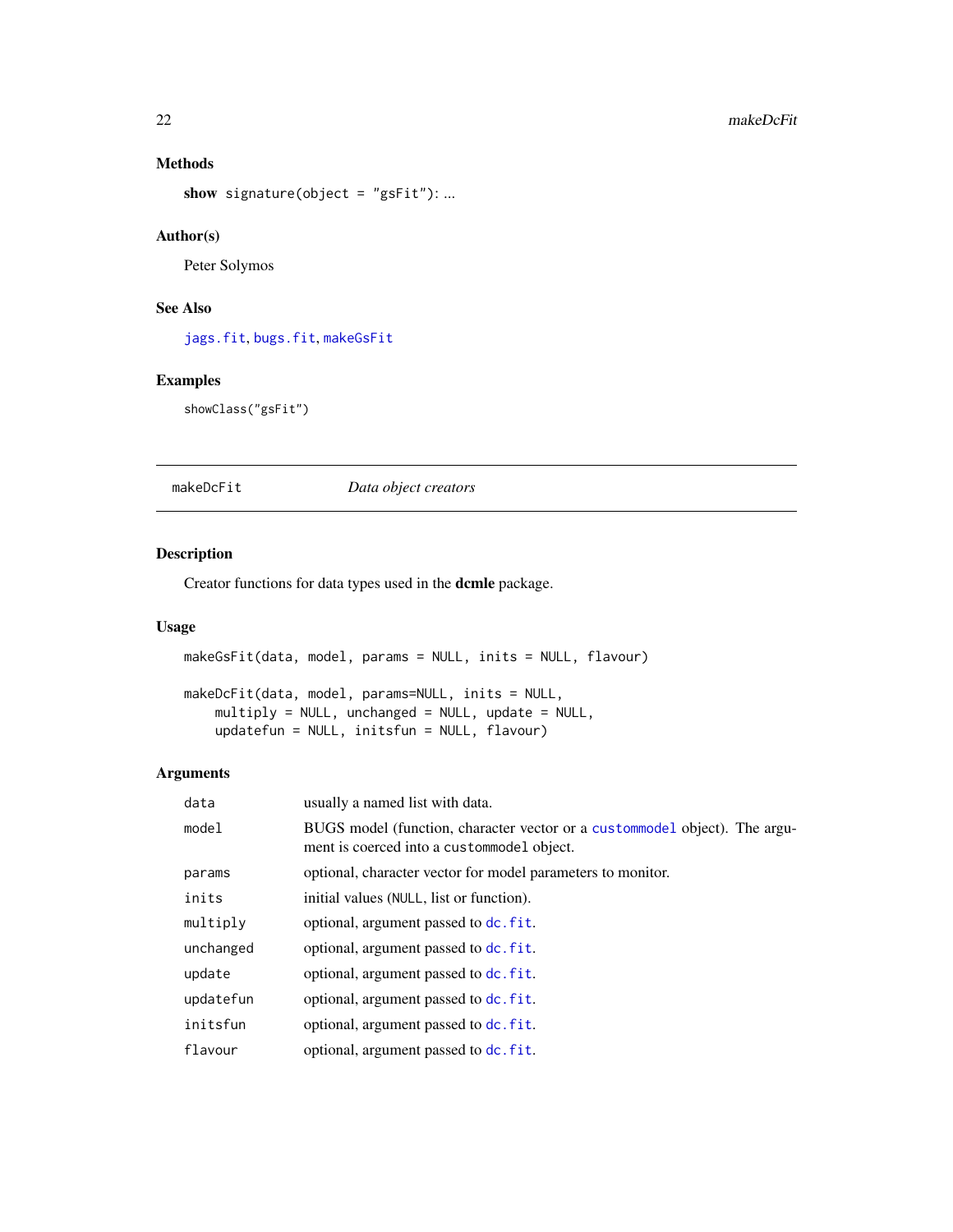#### <span id="page-22-0"></span> $m$ cmc-class 23

# Details

'gsFit' (after BU\*GS\*/JA\*GS\*) is a basic object class representing requirements for the Bayesian MCMC model fitting. The 'dcFit' object class extends 'gsFit' by additional slots that are used to fine tune how data cloning is done during fitting process. Both 'gsFit' and 'dcFit' represent prerequisites for model fitting, but do not containing any fitted parts. Creator functions makeGsFit and makeDcFit are available for these classes. See [dcmle-package](#page-1-1) help page for usage of creator functions.

The default flavour is stored in getOption("dcmle.flavour") with value "jags". It can be changed as options("dcmle.flavour"="bugs") if required.

#### Value

makeGsFit returns a 'gsFit' object [\(gsFit-class\)](#page-20-1). makeDcFit returns a 'dcFit' object [\(dcFit-class\)](#page-11-1).

#### Author(s)

Peter Solymos <solymos@ualberta.ca>

#### See Also

[gsFit-class,](#page-20-1) [dcFit-class,](#page-11-1) [dcmle](#page-13-1)

#### Examples

```
showClass("gsFit")
new("gsFit")
showClass("dcFit")
new("dcFit")
```
mcmc-class *Class* "mcmc"

#### Description

Stands for the 'mcmc' S3 class from coda package.

# Objects from the Class

A virtual Class: No objects may be created from it.

# Extends

Class ["MCMClist"](#page-24-1), directly.

# Methods

No methods defined with class "mcmc" in the signature.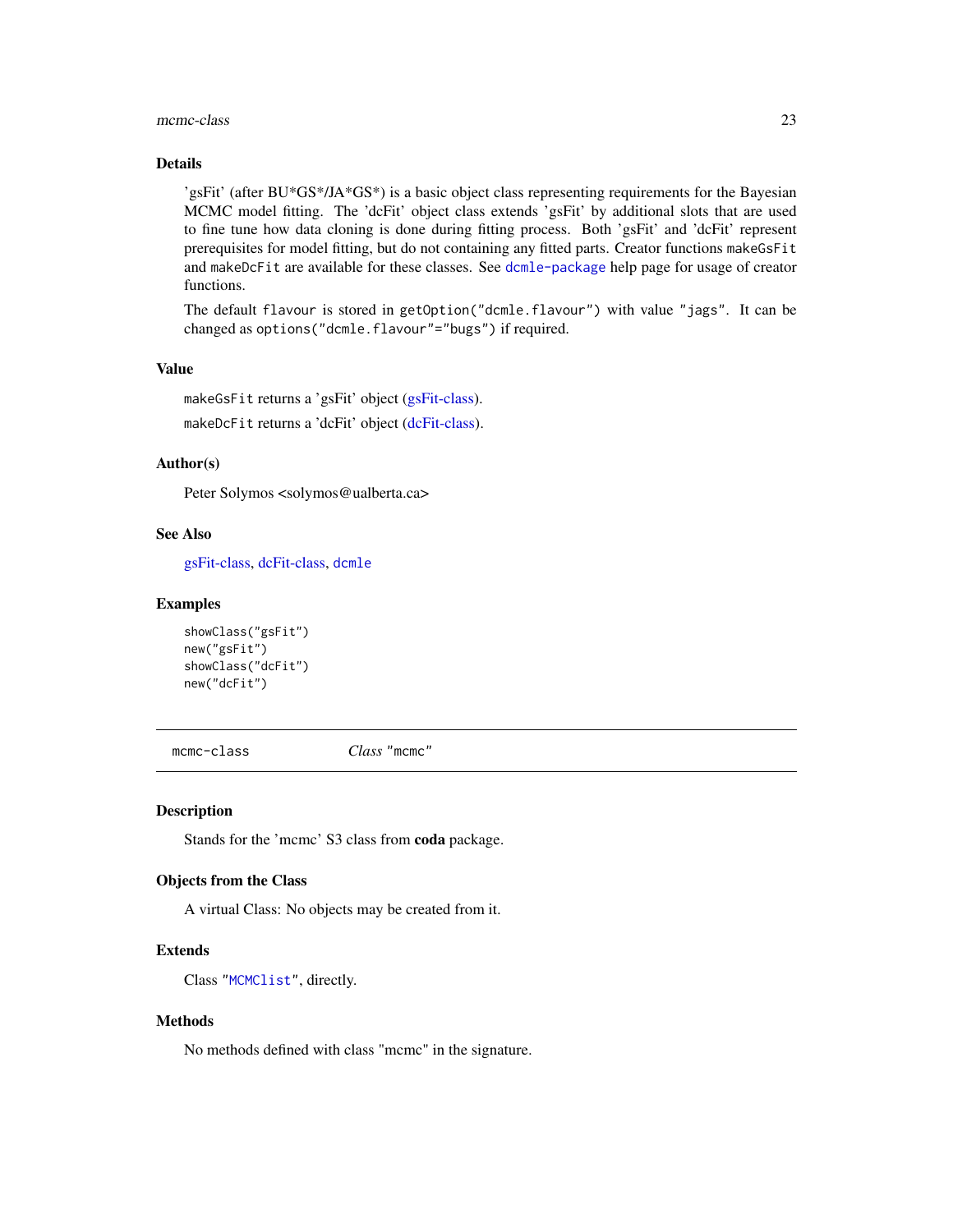# Author(s)

Peter Solymos

# See Also

[mcmc](#page-0-0)

# Examples

showClass("mcmc")

mcmc.list-class *Class* "mcmc.list"

# Description

Stands for the 'mcmc.list' S3 class from coda package.

# Objects from the Class

A virtual Class: No objects may be created from it.

# Extends

Class ["MCMClist"](#page-24-1), directly.

#### Methods

No methods defined with class "mcmc.list" in the signature.

# Author(s)

Peter Solymos

# See Also

[mcmc.list](#page-0-0)

# Examples

showClass("mcmc.list")

<span id="page-23-0"></span>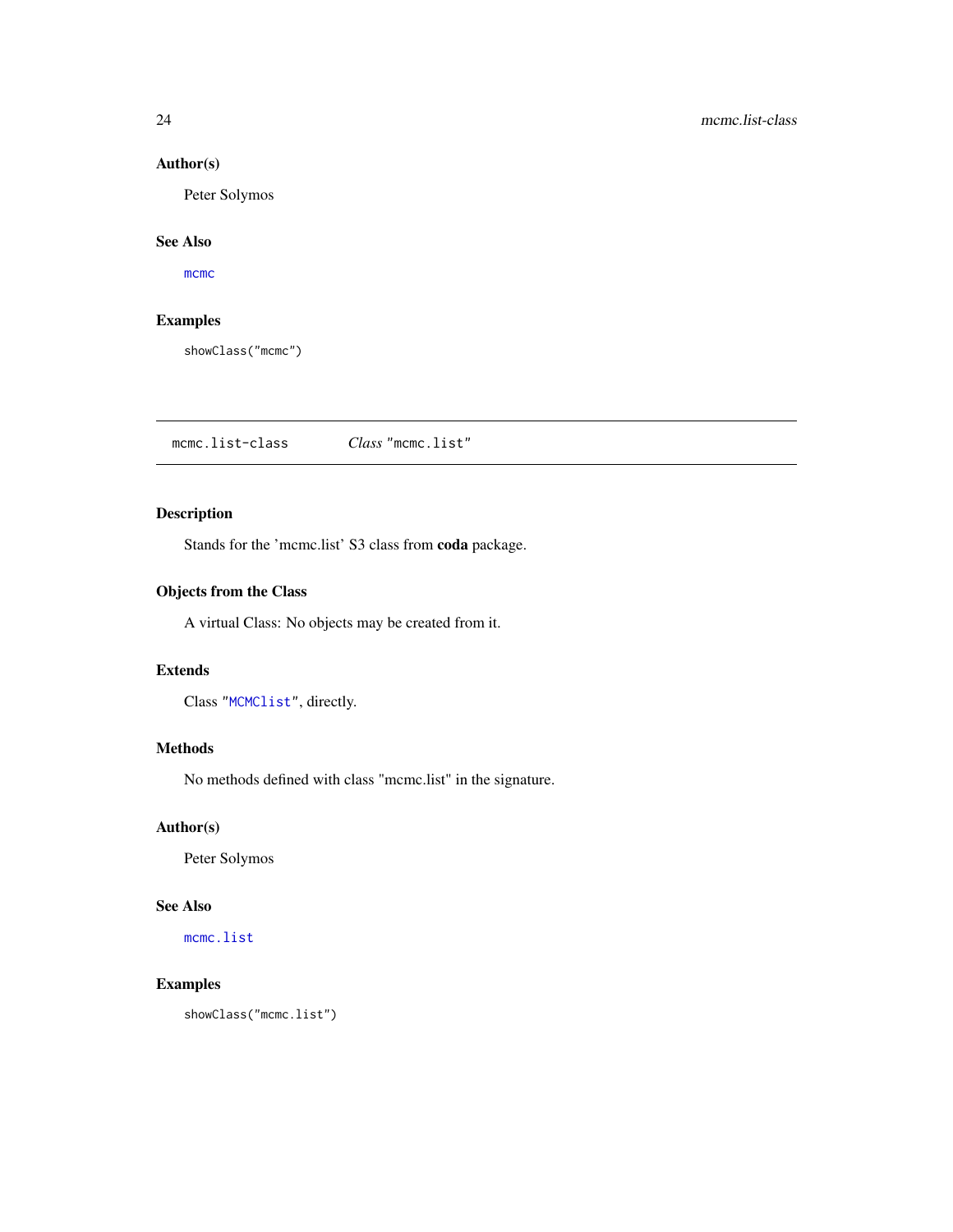#### <span id="page-24-0"></span>Description

Stands for the 'mcmc.list.dc' S3 class from dclone package.

# Objects from the Class

A virtual Class: No objects may be created from it.

# Extends

Class ["MCMClist"](#page-24-1), directly.

# Methods

No methods defined with class "mcmc.list.dc" in the signature.

#### Author(s)

Peter Solymos

#### See Also

[mcmc.list](#page-0-0), [jags.fit](#page-0-0)

# Examples

showClass("mcmc.list.dc")

<span id="page-24-1"></span>MCMClist-class *Class* "MCMClist"

# Description

Virtual class for S3 mcmc.list object from coda package.

#### Objects from the Class

A virtual Class: No objects may be created from it.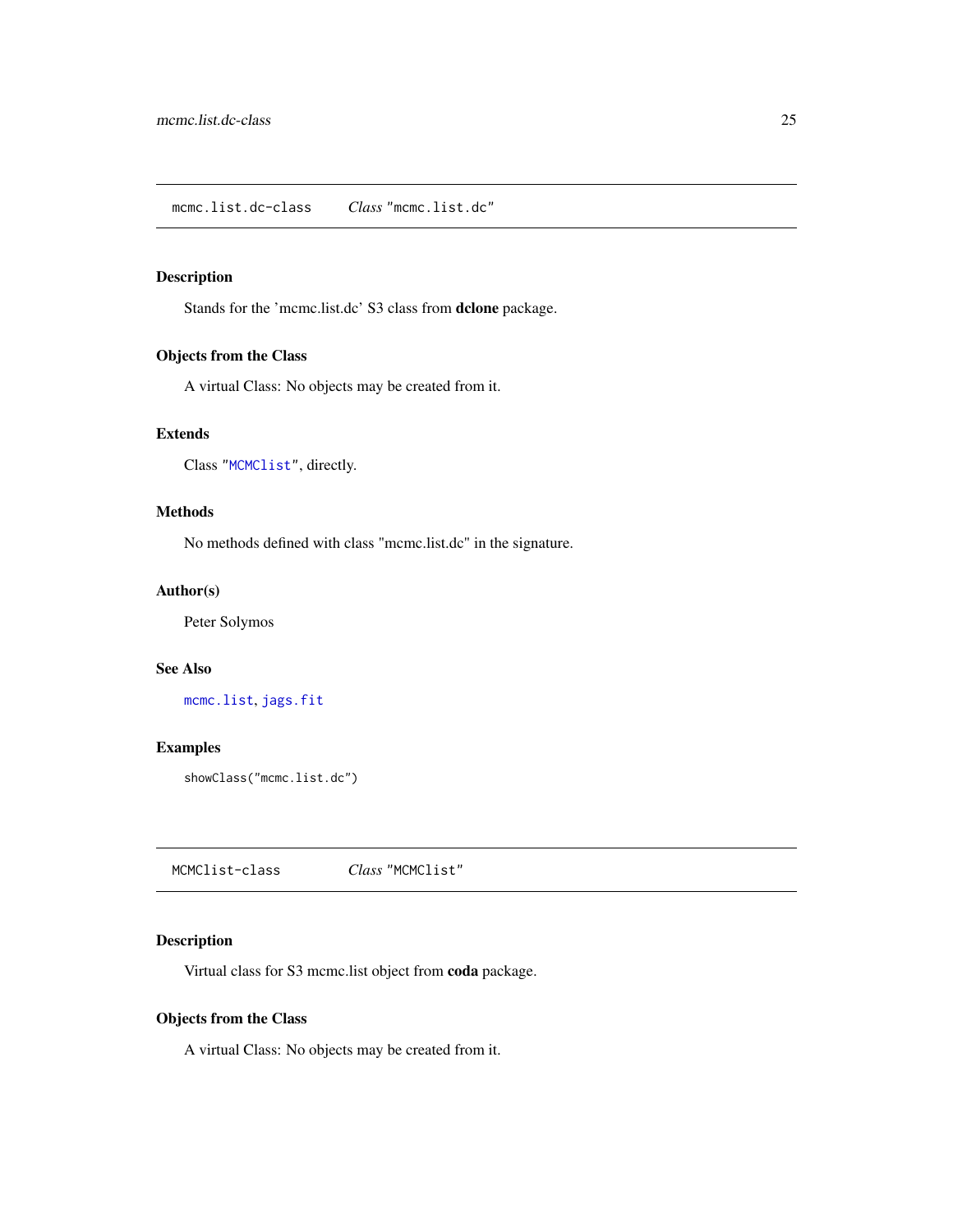#### Methods

```
\textbf{acfblot} signature(x = "MCMClist"): ...
autocorr.diag signature(mcmc.obj = "MCMClist"):...
chanames signature(x = "MCMClist"): ...
chisq.diag signature(x = "MCMClist"): ...
coerce signature(from = "codaMCMC", to = "MCMClist"): ...
coerce signature(from = "dcCodaMCMC", to = "MCMClist"): ...
coerce signature(from = "dcmle", to = "MCMClist"): ...
coerce signature(from = "MCMClist", to = "codaMCMC"): ...
coerce signature(from = "MCMClist", to = "dcCodaMCMC"): ...
coerce signature(from = "MCMClist", to = "dcmle"): ...
confint signature(object = "MCMClist"): ...
crosscorr.plot signature(x = "MCMClist"): ...
crosscorr signature(x = "MCMClist"): ...
densityplot signature(x = "MCMClist"): ...
densplot signature(x = "MCMClist"): ...
frequency signature(x = "MCMClist"): ...
gelman.diag signature(x = "MCMClist"):...
gelman.plot signature(x = "MCMClist"):...
geweke.diag signature(x = "MCMClist"): ...
heidel.diag signature(x = "MCMClist"): ...
lambdambdamax.diag signature(x = "MCMClist"): ...
mcpar signature(x = "MCMClist"): ...
nchain signature(x = "MCMClist"): ...
\text{niter signature}(x = \text{"MCMClist"}): ...\textbf{war} signature(x = "MCMClist"): ...
pairs signature(x = "MCMClist"): ...
plot signature(x = "MCMClist", y = "missing"):...
qqmathignature(x = "MCMClist"): ...
quantile signature(x = "MCMClist"): ...
raftery.diag signature(x = "MCMClist"): ...
thin signature(x = "MCMClist"): ...
traceplot signature(x = "MCMClist"): ...
varnames signature(x = "MCMClist"): ...
xyplot signature(x = "MCMClist"):...
```
#### Author(s)

Peter Solymos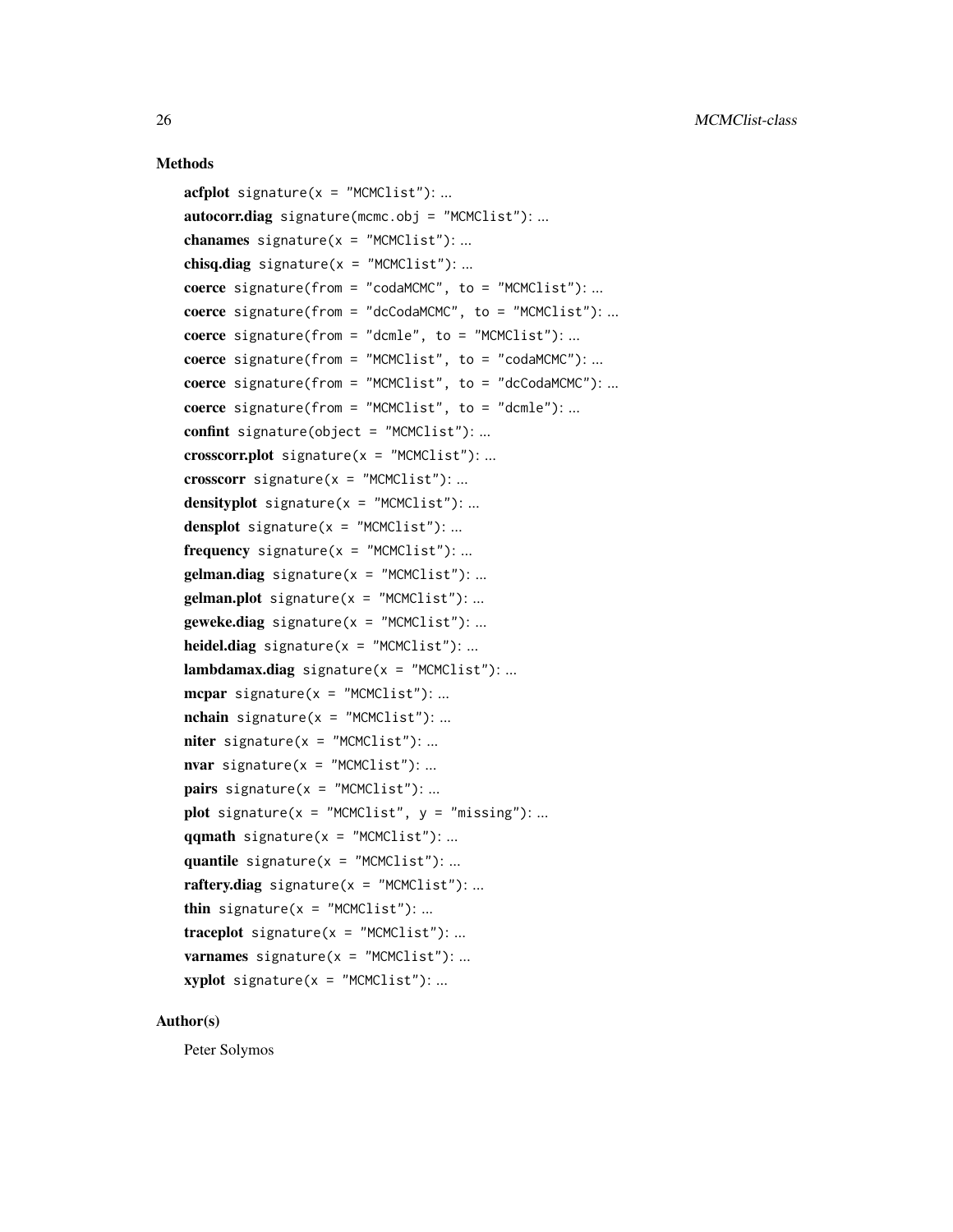## <span id="page-26-0"></span>nClones-class 27

# See Also

[mcmc.list](#page-0-0)

# Examples

showClass("MCMClist")

nClones-class *Class* "nClones"

#### Description

Number of clones, virtual class.

# Objects from the Class

A virtual Class: No objects may be created from it.

# Methods

No methods defined with class "nClones" in the signature.

#### Author(s)

Peter Solymos

#### Examples

showClass("nClones")

<span id="page-26-1"></span>summary.codaMCMC-class

*Class* "summary.codaMCMC"

# Description

Summary object.

# Objects from the Class

Objects can be created by calls of the form new("summary.codaMCMC", ...).

# Slots

settings: Object of class "integer", MCMC settings. coef: Object of class "matrix", posterior statistics.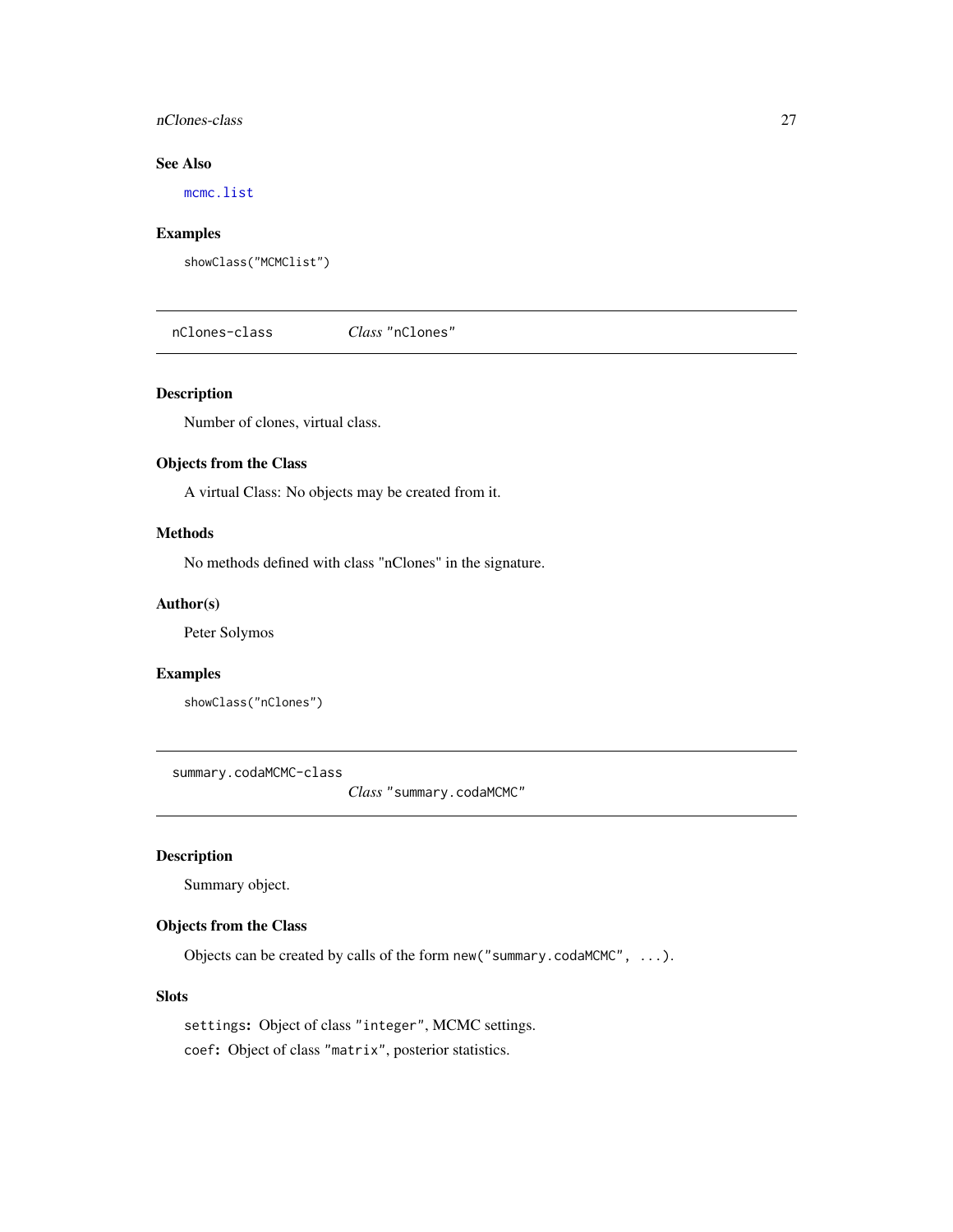# Methods

show signature(object = "summary.codaMCMC"): ...

#### Author(s)

Peter Solymos

#### See Also

[mcmc.list](#page-0-0).

#### Examples

showClass("summary.codaMCMC")

<span id="page-27-1"></span>summary.dcCodaMCMC-class

*Class* "summary.dcCodaMCMC"

# Description

Summary object.

# Objects from the Class

Objects can be created by calls of the form new("summary.dcCodaMCMC", ...).

# Slots

settings: Object of class "integer", MCMC settings.

coef: Object of class "matrix", coefficients (posterior means).

convergence: Object of class "dcDiag", data cloning convergence diagnostics.

#### Extends

Class ["summary.codaMCMC"](#page-26-1), directly.

# Methods

show signature(object = "summary.dcCodaMCMC"): ...

### Author(s)

Peter Solymos

# See Also

[jags.fit](#page-0-0), [dcdiag](#page-0-0)

<span id="page-27-0"></span>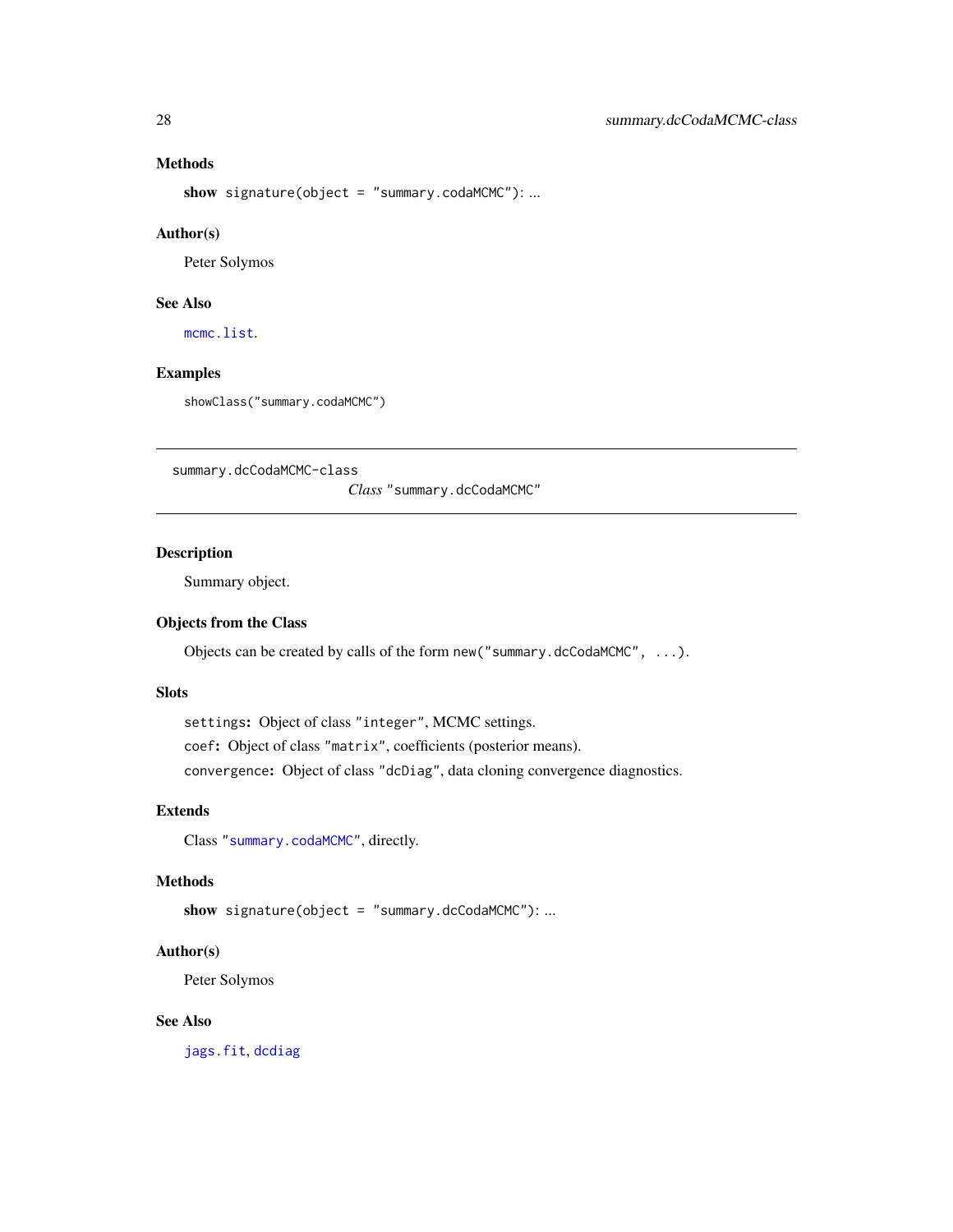<span id="page-28-0"></span>summary.dcmle-class 29

# Examples

showClass("summary.dcCodaMCMC")

summary.dcmle-class *Class* "summary.dcmle"

#### Description

Summary object.

#### Objects from the Class

Objects can be created by calls of the form new("summary.dcmle", ...).

#### Slots

title: Object of class "character", title to print, optional.

call: Object of class "language", the call.

settings: Object of class "integer", MCMC settings.

coef: Object of class "matrix", coefficients (posterior means).

convergence: Object of class "dcDiag", data cloning convergence diagnostics.

# Extends

Class ["summary.dcCodaMCMC"](#page-27-1), directly. Class ["summary.codaMCMC"](#page-26-1), by class "summary.dcCodaMCMC", distance 2.

# Methods

show signature(object = "summary.dcmle"): ...

#### Author(s)

Peter Solymos

# See Also

[jags.fit](#page-0-0), [dcdiag](#page-0-0), [dcmle](#page-13-1)

#### Examples

```
showClass("summary.dcmle")
```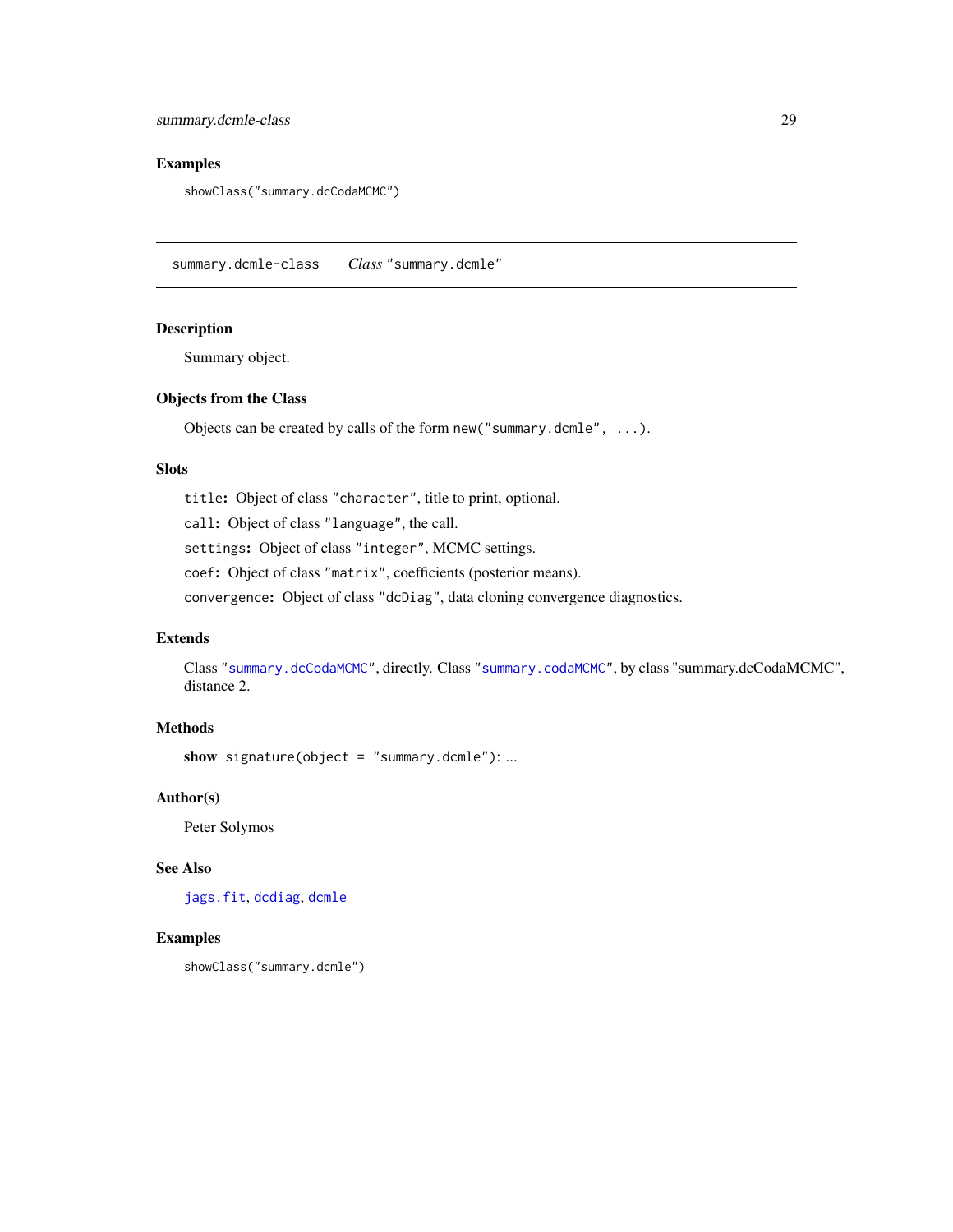# <span id="page-29-0"></span>**Index**

∗Topic classes codaMCMC-class, [5](#page-4-0) custommodel-class, [8](#page-7-0) dcArgs-class, [8](#page-7-0) dcCodaMCMC-class, [9](#page-8-0) dcDiag-class, [10](#page-9-0) dcdiag-class, [11](#page-10-0) dcFit-class, [12](#page-11-0) dcFunction-class, [13](#page-12-0) dcInits-class, [13](#page-12-0) dcmle-class, [16](#page-15-0) dcModel-class, [18](#page-17-0) dcParams-class, [19](#page-18-0) dcTable-class, [19](#page-18-0) dctable-class, [20](#page-19-0) gsFit-class, [21](#page-20-0) makeDcFit, [22](#page-21-0) mcmc-class, [23](#page-22-0) mcmc.list-class, [24](#page-23-0) mcmc.list.dc-class, [25](#page-24-0) MCMClist-class, [25](#page-24-0) nClones-class, [27](#page-26-0) summary.codaMCMC-class, [27](#page-26-0) summary.dcCodaMCMC-class, [28](#page-27-0) summary.dcmle-class, [29](#page-28-0) ∗Topic htest dcmle, [14](#page-13-0) ∗Topic models dcmle, [14](#page-13-0) ∗Topic package dcmle-package, [2](#page-1-0) ∗Topic utils chanames, [4](#page-3-0) crosscorr.plot, [7](#page-6-0) diagnostics, [20](#page-19-0) makeDcFit, [22](#page-21-0) [,codaMCMC,ANY,ANY,ANY-method *(*dcCodaMCMC-class*)*, [9](#page-8-0) [,codaMCMC-method *(*codaMCMC-class*)*, [5](#page-4-0)

[,dcCodaMCMC,ANY,ANY,ANY-method *(*dcCodaMCMC-class*)*, [9](#page-8-0) [,dcCodaMCMC-method *(*dcCodaMCMC-class*)*,  $\mathbf Q$ [,dcmle,ANY,ANY,ANY-method *(*dcCodaMCMC-class*)*, [9](#page-8-0) [,dcmle-method *(*dcmle-class*)*, [16](#page-15-0) [[,codaMCMC-method *(*codaMCMC-class*)*, [5](#page-4-0) [[,dcCodaMCMC-method *(*dcCodaMCMC-class*)*, [9](#page-8-0) [[,dcmle-method *(*dcmle-class*)*, [16](#page-15-0) acfplot,codaMCMC-method *(*codaMCMC-class*)*, [5](#page-4-0) acfplot,dcmle-method *(*dcmle-class*)*, [16](#page-15-0) acfplot,MCMClist-method *(*MCMClist-class*)*, [25](#page-24-0) as.array,codaMCMC-method *(*codaMCMC-class*)*, [5](#page-4-0) as.array,dcmle-method *(*dcmle-class*)*, [16](#page-15-0) as.matrix,codaMCMC-method *(*codaMCMC-class*)*, [5](#page-4-0) as.matrix,dcmle-method *(*dcmle-class*)*, [16](#page-15-0) as.mcmc.list,codaMCMC-method *(*codaMCMC-class*)*, [5](#page-4-0) as.mcmc.list,dcmle-method *(*dcmle-class*)*, [16](#page-15-0) autocorr.diag,codaMCMC-method *(*codaMCMC-class*)*, [5](#page-4-0) autocorr.diag,dcmle-method *(*dcmle-class*)*, [16](#page-15-0) autocorr.diag,MCMClist-method *(*MCMClist-class*)*, [25](#page-24-0)

# bugs.fit, *[12](#page-11-0)*, *[14,](#page-13-0) [15](#page-14-0)*, *[21,](#page-20-0) [22](#page-21-0)*

chanames, *[4](#page-3-0)*, [4](#page-3-0) chanames,codaMCMC-method *(*codaMCMC-class*)*, [5](#page-4-0) chanames,dcmle-method *(*dcmle-class*)*, [16](#page-15-0)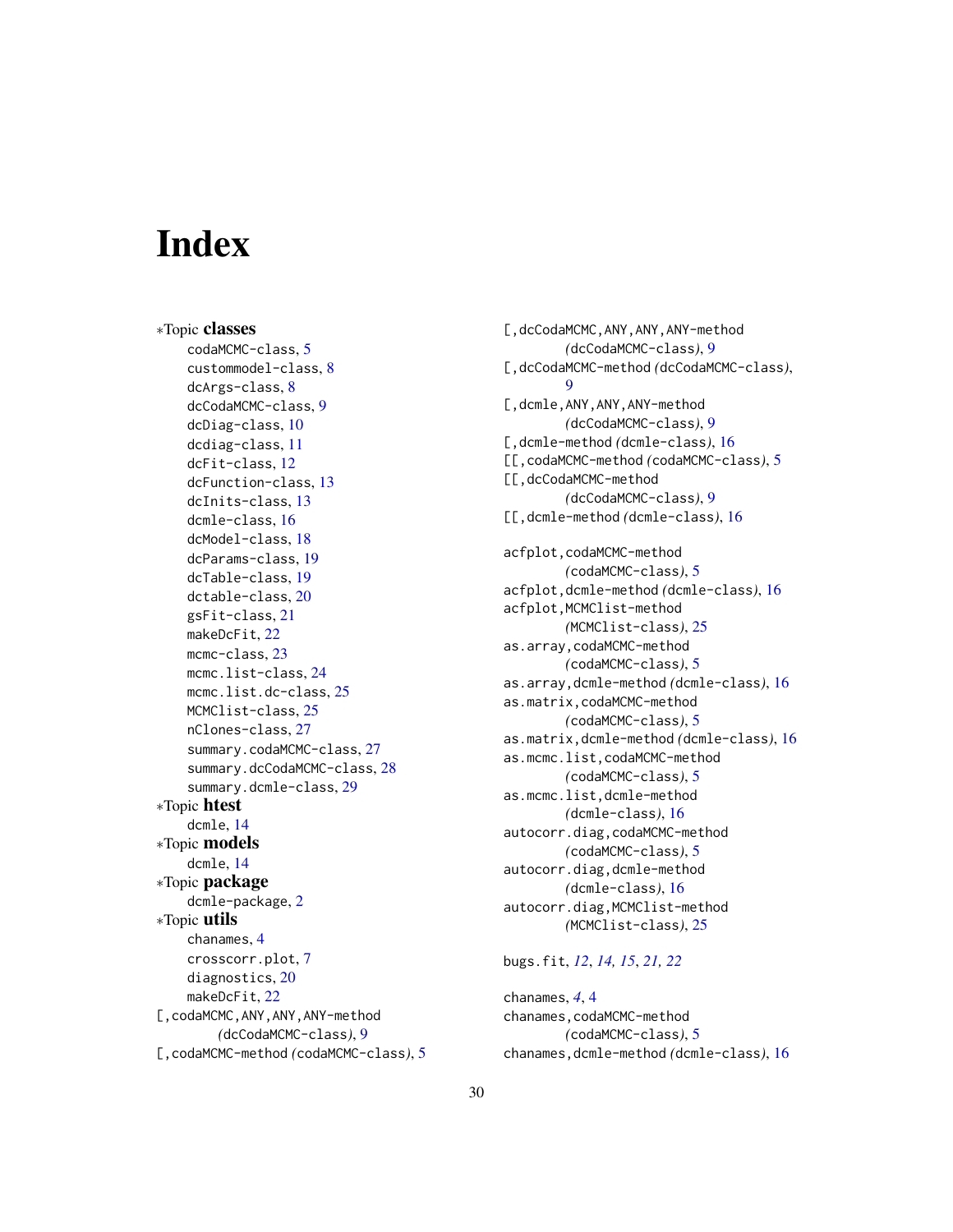#### INDEX  $31$

chanames,MCMClist-method *(*MCMClist-class*)*, [25](#page-24-0) chisq.diag,codaMCMC-method *(*codaMCMC-class*)*, [5](#page-4-0) chisq.diag,dcmle-method *(*dcmle-class*)*, [16](#page-15-0) chisq.diag,MCMClist-method *(*MCMClist-class*)*, [25](#page-24-0) codaMCMC, *[3](#page-2-0)*, *[9](#page-8-0)* codaMCMC-class, [5](#page-4-0) coef,codaMCMC-method *(*codaMCMC-class*)*, [5](#page-4-0) coef,dcmle-method *(*dcmle-class*)*, [16](#page-15-0) coerce, codaMCMC, dcmle-method *(*codaMCMC-class*)*, [5](#page-4-0) coerce,codaMCMC,MCMClist-method *(*codaMCMC-class*)*, [5](#page-4-0) coerce,dcCodaMCMC,dcmle-method *(*dcCodaMCMC-class*)*, [9](#page-8-0) coerce,dcCodaMCMC,MCMClist-method *(*dcCodaMCMC-class*)*, [9](#page-8-0) coerce,dcmle,codaMCMC-method *(*dcmle-class*)*, [16](#page-15-0) coerce,dcmle,dcCodaMCMC-method *(*dcmle-class*)*, [16](#page-15-0) coerce,dcmle,MCMClist-method *(*dcmle-class*)*, [16](#page-15-0) coerce,MCMClist,codaMCMC-method *(*codaMCMC-class*)*, [5](#page-4-0) coerce,MCMClist,dcCodaMCMC-method *(*dcCodaMCMC-class*)*, [9](#page-8-0) coerce,MCMClist,dcmle-method *(*dcmle-class*)*, [16](#page-15-0) confint,codaMCMC-method *(*codaMCMC-class*)*, [5](#page-4-0) confint,dcCodaMCMC-method *(*dcCodaMCMC-class*)*, [9](#page-8-0) confint,dcmle-method *(*dcmle-class*)*, [16](#page-15-0) confint,MCMClist-method *(*MCMClist-class*)*, [25](#page-24-0) crosscorr,codaMCMC-method *(*codaMCMC-class*)*, [5](#page-4-0) crosscorr,dcmle-method *(*dcmle-class*)*, [16](#page-15-0) crosscorr,MCMClist-method *(*MCMClist-class*)*, [25](#page-24-0) crosscorr.plot, *[7](#page-6-0)*, [7](#page-6-0) crosscorr.plot,codaMCMC-method *(*codaMCMC-class*)*, [5](#page-4-0) crosscorr.plot,dcmle-method

*(*dcmle-class*)*, [16](#page-15-0) crosscorr.plot,MCMClist-method *(*MCMClist-class*)*, [25](#page-24-0) custommodel, *[8](#page-7-0)*, *[22](#page-21-0)* custommodel-class, [8](#page-7-0) dc.fit, *[12](#page-11-0)*, *[14,](#page-13-0) [15](#page-14-0)*, *[21,](#page-20-0) [22](#page-21-0)* dc.parfit, *[14,](#page-13-0) [15](#page-14-0)* dcArgs-class, [8](#page-7-0) dcCodaMCMC, *[3](#page-2-0)* dcCodaMCMC-class, [9](#page-8-0) dcDiag, *[11](#page-10-0)* dcdiag, *[9](#page-8-0)*, *[11](#page-10-0)*, *[28,](#page-27-0) [29](#page-28-0)* dcdiag,codaMCMC-method *(*codaMCMC-class*)*, [5](#page-4-0) dcdiag,dcCodaMCMC-method *(*dcCodaMCMC-class*)*, [9](#page-8-0) dcdiag,dcmle-method *(*dcmle-class*)*, [16](#page-15-0) dcDiag-class, [10](#page-9-0) dcdiag-class, [11](#page-10-0) dcFit, *[2](#page-1-0)*, *[14](#page-13-0)* dcFit-class, [12,](#page-11-0) *[23](#page-22-0)* dcFunction-class, [13](#page-12-0) dcInits-class, [13](#page-12-0) dcmle, *[2,](#page-1-0) [3](#page-2-0)*, *[14](#page-13-0)*, [14,](#page-13-0) *[15,](#page-14-0) [16](#page-15-0)*, *[18](#page-17-0)*, *[23](#page-22-0)*, *[29](#page-28-0)* dcmle-class, [16](#page-15-0) dcmle-package, [2](#page-1-0) dcModel, *[8](#page-7-0)* dcModel-class, [18](#page-17-0) dcParams-class, [19](#page-18-0) dcsd,codaMCMC-method *(*codaMCMC-class*)*, [5](#page-4-0) dcsd,dcmle-method *(*dcmle-class*)*, [16](#page-15-0) dcTable, *[20](#page-19-0)* dctable, *[9](#page-8-0)*, *[20](#page-19-0)* dctable, codaMCMC-method *(*codaMCMC-class*)*, [5](#page-4-0) dctable,dcCodaMCMC-method *(*dcCodaMCMC-class*)*, [9](#page-8-0) dctable,dcmle-method *(*dcmle-class*)*, [16](#page-15-0) dcTable-class, [19](#page-18-0) dctable-class, [20](#page-19-0) densityplot,codaMCMC-method *(*codaMCMC-class*)*, [5](#page-4-0) densityplot,dcmle-method *(*dcmle-class*)*, [16](#page-15-0) densityplot,MCMClist-method *(*MCMClist-class*)*, [25](#page-24-0) densplot,codaMCMC-method *(*codaMCMC-class*)*, [5](#page-4-0)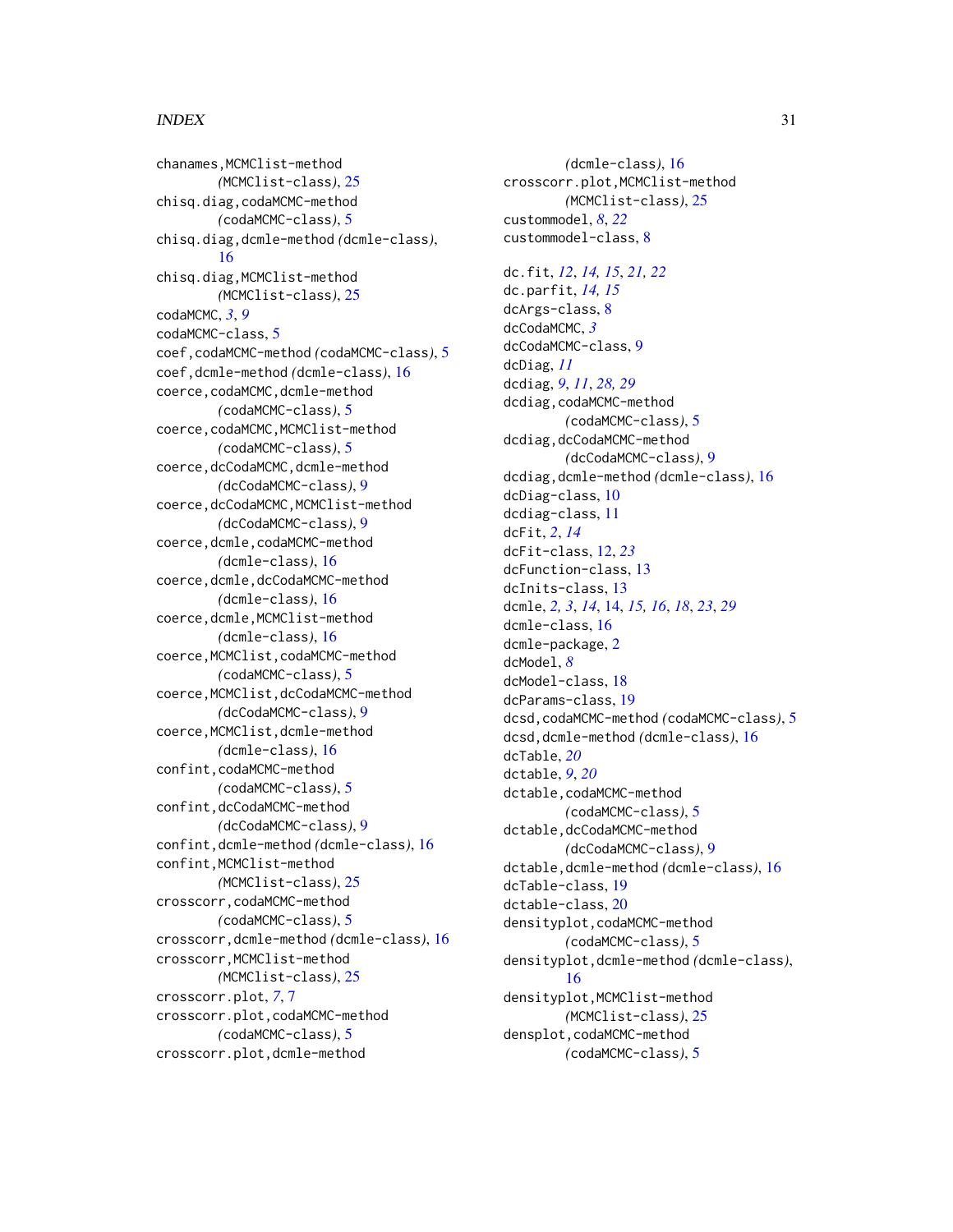#### 32 INDEX

densplot,dcmle-method *(*dcmle-class*)*, [16](#page-15-0) densplot,MCMClist-method *(*MCMClist-class*)*, [25](#page-24-0) diagnostics, [20](#page-19-0) end,codaMCMC-method *(*codaMCMC-class*)*, [5](#page-4-0) end,dcmle-method *(*dcmle-class*)*, [16](#page-15-0) frequency,codaMCMC-method *(*codaMCMC-class*)*, [5](#page-4-0) frequency,dcmle-method *(*dcmle-class*)*, [16](#page-15-0) frequency,MCMClist-method *(*MCMClist-class*)*, [25](#page-24-0) gelman.diag, *[21](#page-20-0)* gelman.diag *(*diagnostics*)*, [20](#page-19-0) gelman.diag,codaMCMC-method *(*codaMCMC-class*)*, [5](#page-4-0) gelman.diag,dcmle-method *(*dcmle-class*)*, [16](#page-15-0) gelman.diag,MCMClist-method *(*MCMClist-class*)*, [25](#page-24-0) gelman.plot, *[21](#page-20-0)* gelman.plot *(*diagnostics*)*, [20](#page-19-0) gelman.plot,codaMCMC-method *(*codaMCMC-class*)*, [5](#page-4-0) gelman.plot,dcmle-method *(*dcmle-class*)*, [16](#page-15-0) gelman.plot,MCMClist-method *(*MCMClist-class*)*, [25](#page-24-0) geweke.diag, *[21](#page-20-0)* geweke.diag *(*diagnostics*)*, [20](#page-19-0) geweke.diag,codaMCMC-method *(*codaMCMC-class*)*, [5](#page-4-0) geweke.diag,dcmle-method *(*dcmle-class*)*, [16](#page-15-0) geweke.diag,MCMClist-method *(*MCMClist-class*)*, [25](#page-24-0) gsFit, *[2](#page-1-0)*, *[12](#page-11-0)*, *[14](#page-13-0)* gsFit-class, [21,](#page-20-0) *[23](#page-22-0)* head,codaMCMC-method *(*codaMCMC-class*)*, [5](#page-4-0) head,dcmle-method *(*dcmle-class*)*, [16](#page-15-0) heidel.diag, *[21](#page-20-0)* heidel.diag *(*diagnostics*)*, [20](#page-19-0)

heidel.diag,codaMCMC-method *(*codaMCMC-class*)*, [5](#page-4-0) heidel.diag,dcmle-method *(*dcmle-class*)*,

*(*MCMClist-class*)*, [25](#page-24-0) jags.fit, *[10](#page-9-0)*, *[14,](#page-13-0) [15](#page-14-0)*, *[21,](#page-20-0) [22](#page-21-0)*, *[25](#page-24-0)*, *[28,](#page-27-0) [29](#page-28-0)* jags.parfit, *[14,](#page-13-0) [15](#page-14-0)* lambdamax.diag,codaMCMC-method *(*codaMCMC-class*)*, [5](#page-4-0) lambdamax.diag,dcmle-method *(*dcmle-class*)*, [16](#page-15-0) lambdamax.diag,MCMClist-method *(*MCMClist-class*)*, [25](#page-24-0) makeDcFit, *[3](#page-2-0)*, *[12](#page-11-0)*, *[15](#page-14-0)*, [22](#page-21-0) makeGsFit, *[3](#page-2-0)*, *[15](#page-14-0)*, *[22](#page-21-0)* makeGsFit *(*makeDcFit*)*, [22](#page-21-0) mcmc, *[24](#page-23-0)* mcmc-class, [23](#page-22-0) mcmc.list, *[7](#page-6-0)*, *[24,](#page-23-0) [25](#page-24-0)*, *[27,](#page-26-0) [28](#page-27-0)* mcmc.list-class, [24](#page-23-0) mcmc.list.dc-class, [25](#page-24-0) MCMClist, *[23](#page-22-0)[–25](#page-24-0)* MCMClist-class, [25](#page-24-0) mcpar,codaMCMC-method *(*codaMCMC-class*)*, [5](#page-4-0) mcpar,dcmle-method *(*dcmle-class*)*, [16](#page-15-0) mcpar,MCMClist-method *(*MCMClist-class*)*, [25](#page-24-0) nchain,codaMCMC-method *(*codaMCMC-class*)*, [5](#page-4-0) nchain,dcmle-method *(*dcmle-class*)*, [16](#page-15-0) nchain,MCMClist-method *(*MCMClist-class*)*, [25](#page-24-0) nclones,codaMCMC-method *(*codaMCMC-class*)*, [5](#page-4-0) nclones,dcCodaMCMC-method

heidel.diag,MCMClist-method

```
(dcCodaMCMC-class), 9
nclones,dcmle-method (dcmle-class), 16
nClones-class, 27
niter,codaMCMC-method (codaMCMC-class),
        5
niter,dcmle-method (dcmle-class), 16
niter,MCMClist-method (MCMClist-class),
        25
nvar,codaMCMC-method (codaMCMC-class), 5
nvar,dcmle-method (dcmle-class), 16
nvar,MCMClist-method (MCMClist-class),
```

```
16
```
[25](#page-24-0)